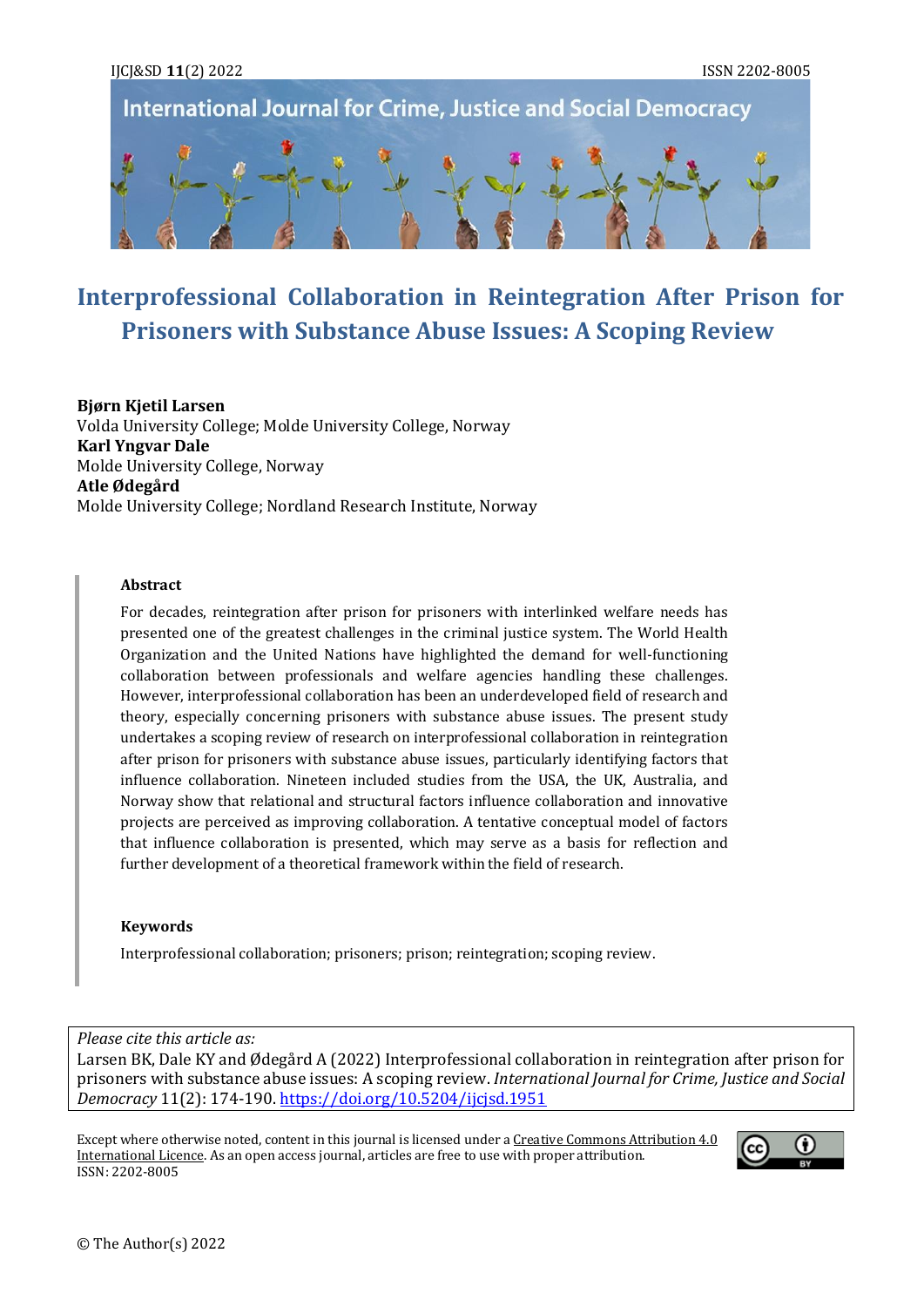Larsen, Dale and Ødegård: Interprofessional Collaboration in Reintegration After Prison for Prisoners with Substance Abuse Issues

## **Introduction**

Prisons are predominantly populated by prisoners with substance abuse issues who will face interrelated, complex issues upon their release from prison (Binswanger et al. 2012; Blas 2007; Cepeda et al. 2015; Chikadzi 2017; Fazel and Wolf 2015; Friestad and Kjelsberg 2009; Revold 2015; Schinkel 2014; United Nations 2019). For instance, a recent systematic review and meta-analysis found that at least a quarter of newly incarcerated prisoners had a substance abuse disorder (Fazel, Yoon and Hayes 2017). Further, in a country such as Norway, known for its robust welfare system, 60 percent of prisoners are reported to be dependent on substances (Friestad and Hansen 2004; Revold 2015). For at least three decades, there has been growing recognition of the importance of collaboration between professions and welfare services, in both the private and public sectors, that handle complex interlinked problems (Kurland and Zeder 2001; Willumsen and Ødegård 2016; Woodlock and Narayan 2000). The United Nations has highlighted the importance of collaboration among external stakeholders to meet the challenges involved in reintegration processes, stating that "promising practices are achieved in collaboration with external stakeholders, such as non-governmental organizations [NGOs], volunteers, families, national service providers, communities or external employers" (Gisler, Pruin and Hostettler 2018: 4).

This statement is also supported by the World Health Organization (WHO) (Enggist et al. 2014). However, welfare services and criminal justice services often operate in organizational and professional silos, and some may even view interprofessional collaboration as a threat to traditional professional autonomy (Bond and Gittell 2010; Pihl 2009). Dysfunctional collaboration implicitly influences welfare services provided to prisoners negatively. This may result in repeated crime and reincarceration; further, recent research has revealed that prisoners released from prison have a substantially higher risk of overdose and death than the general public (Borschmann et al. 2020; Fazel and Wolf 2015).

Although the number of empirical studies on interprofessional collaboration has increased in recent years, collaboration between different professions and services is still viewed as an underdeveloped field of research (Helgesen 2019; Reeves and Hean 2013). Identifying the key factors that influence interprofessional collaboration is critical because it has consequences for service quality for a vulnerable and stigmatized group such as prisoners with substance abuse issues (Palamar, Halkitis and Kiang 2013; Sattler et al. 2017).

Research on interprofessional collaboration in contexts other than prison has demonstrated the severe consequences of ineffective collaboration. For instance, in a hospital context, the Verspuy and Van Bogaert (2018) study revealed that two of three severe adverse events were linked to a lack of collaboration between health care workers.

## **Aim and Research Questions**

This review aimed to provide an overview of research on interprofessional collaboration in reintegration after prison, especially concerning prisoners with substance abuse issues. To achieve this, the following research questions were formulated:

- *1. What are the perceived challenges influencing collaboration between professionals in the transition from prison to community for male adult prisoners with substance abuse issues?*
- *2. What types of approaches can be identified in the research literature to improve the collaboration in transition from prison to community for this group?*

Internationally, female and male prisoners are incarcerated in separate prisons. This may explain why prison research is often gender specific. Due to the delimitations of this current scoping review, adult male prisoners were the targeted group.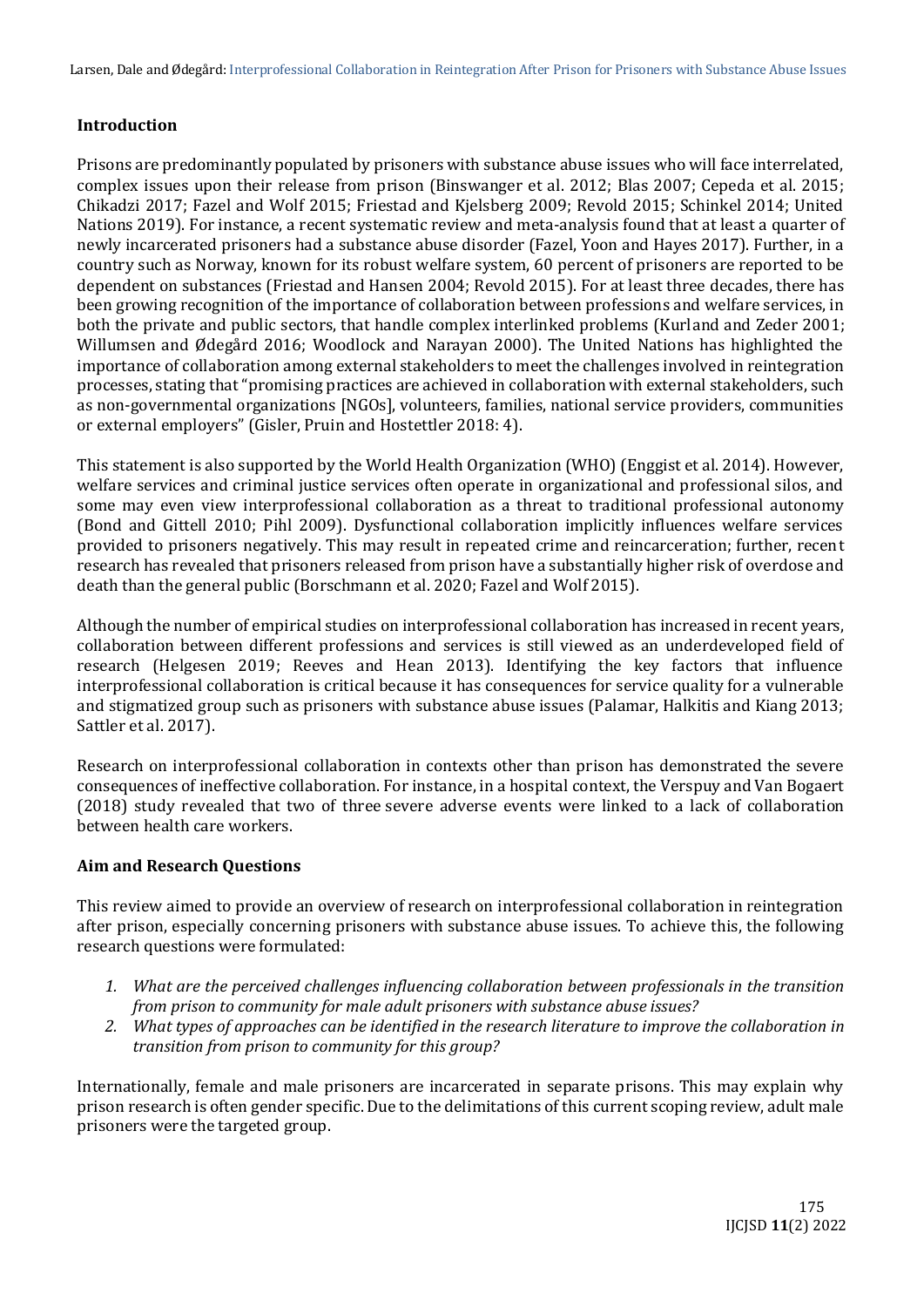Larsen, Dale and Ødegård: Interprofessional Collaboration in Reintegration After Prison for Prisoners with Substance Abuse Issues

## **Method**

#### *Design*

A scoping review was conducted to map the research done within prison services systematically (Tricco et al. 2018). The Canadian Institutes of Health Research define scoping reviews as "exploratory projects that systematically map the literature available on a topic, identifying key concepts, theories, sources of evidence and gaps in the research" (Grimshaw 2020: 34). The number of scoping reviews doubled from 2014 to 2017, which may demonstrate the relevance of this method in the literature. The nature of scoping reviews is exploratory and descriptive compared to systematic reviews or meta-analyses, which are explanatory or analytical in nature.

This scoping review followed the description of Arksey and O'Malley's (2005) five-step model (see Table 1). Arksey and O'Malley provided the first methodological guide for scoping reviews (Peters et al. 2020). They noted a lack of uniformity in such reviews and proposed a seminal framework for their conduct. They also noted the necessity for others to develop their work further to improve guidance for authors regarding conducting scoping reviews (Peters et al. 2020). Levac, Colquhoun and O'Brien (2010) later developed the framework of Arksey and O'Malley. Our design also included Arksey and O'Malley's (2005) optional sixth step: a consultant exercise.

Using the PICo form (Population, Interest, Context), a systematic literature search was conducted. The search aimed to describe population (inmate\*, convict\*, offender\*, prisoner\*, incarcerat\*, substance abuse\*, drug abuse\*, drug addict\*, substance misuse\*, addiction disorder\*, comorbidity), interest (interprofessional collaboration, collaboration, interagency, cross agency, health care services, postrelease programs, case management, welfare services), and context (reintegration, resettlement, rehabilitation, reentry, post-release) using the following databases: Ovid, Oria, ProQuest and Science Direct. These databases cover a broad range of publishers and journals and were perceived as the most relevant according to the chief librarian assisting the literature search. Different combinations of search terms were used to limit the chance of missing essential literature.

One key source of confusion in the approach to interprofessional collaboration is inconsistent use of terms such as *interdisciplinary*, *cross professional*, *cross agency*, *interagency*, and *joint working*, among others (Reeves et al. 2010; Willumsen and Ødegård 2016). In our scoping review, we use the term *interprofessional collaboration*. This term covers collaboration between different professions and different welfare agencies in both the private and public sectors.

#### *Stepwise Search Procedure*

The process of a scoping review is not linear; rather, it is iterative. When necessary, the steps were repeated to ensure that the literature was covered comprehensively. This is particularly crucial due to contextual differences between countries and the need to avoid preconceptions about issues.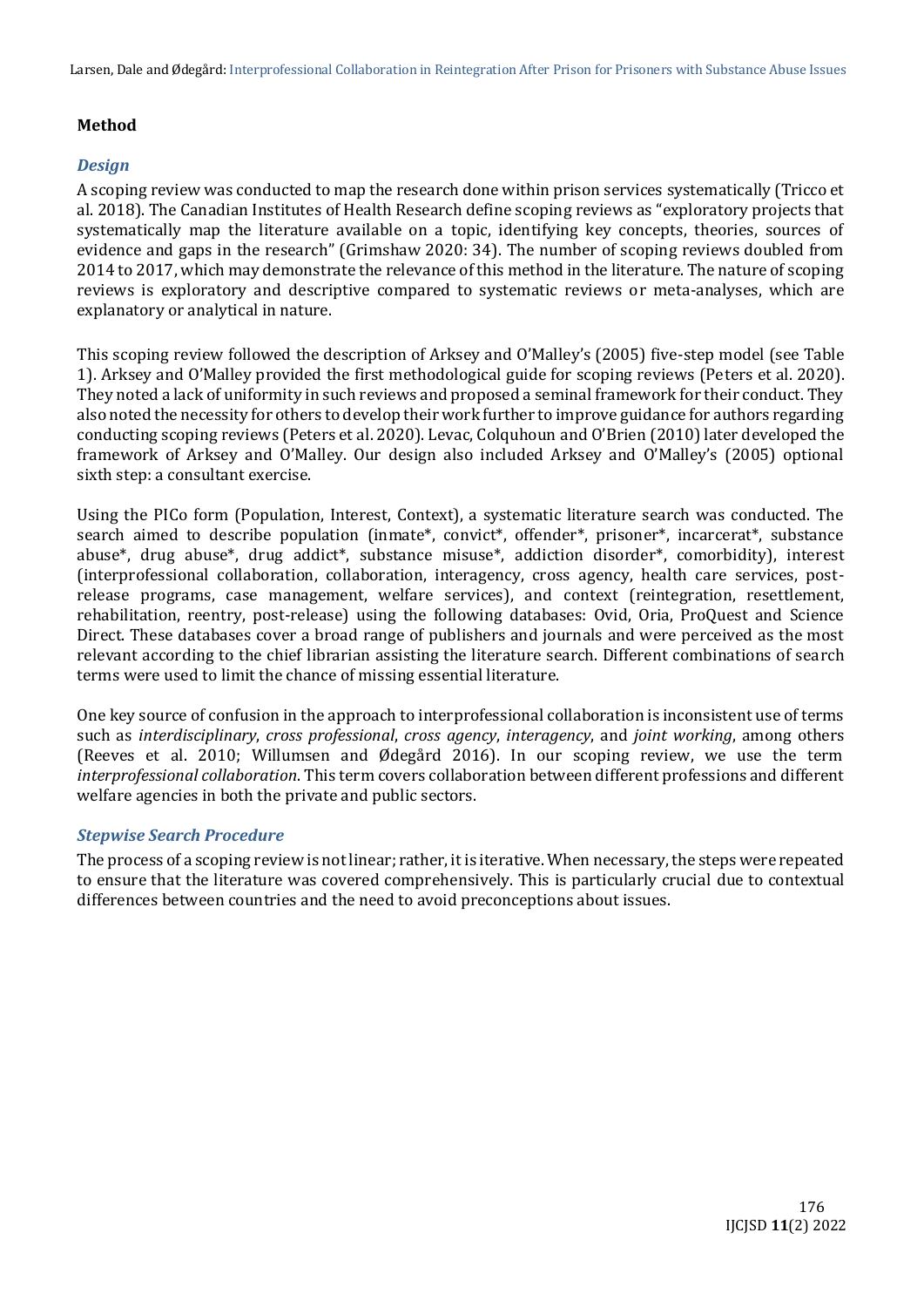|  |  |  | Table 1. Stepwise search procedure |
|--|--|--|------------------------------------|
|--|--|--|------------------------------------|

| Step – purpose                                                 | Action - (decision-making strategies)                                                                                                                                                                                                                                                                                                                                                                                                                                           | <b>Responsibility</b>                                       |
|----------------------------------------------------------------|---------------------------------------------------------------------------------------------------------------------------------------------------------------------------------------------------------------------------------------------------------------------------------------------------------------------------------------------------------------------------------------------------------------------------------------------------------------------------------|-------------------------------------------------------------|
| Step 1:<br>Identify the research<br>question                   | Two research questions were developed by presenting various<br>suggestions to research groups in relevant fields                                                                                                                                                                                                                                                                                                                                                                | All three authors and<br>research groups                    |
| Step 2:<br>Identify relevant studies<br>in a literature search | The systematic search was conducted by first author and chief librarian<br>on February 25, 2021, using the following electronic databases: Ovid, Oria,<br>ProQuest and Science Direct                                                                                                                                                                                                                                                                                           | First author and chief<br>librarian                         |
| Step 3:<br>Select relevant studies                             | Separate screening of 58 abstracts according to the following criteria:<br>Inclusion:<br>Collaboration between different professions<br>÷.<br>Peer-reviewed empirical research studies<br>Prisoners with substance abuse issues as targeted group<br>$\overline{\phantom{0}}$<br>Studies in English<br>Exclusion:<br>Research published earlier than 2009<br>Working papers, reports<br>Literature reviews.<br>Hand searches in reference lists from June 2020 to February 2021 | All three authors                                           |
| Step 4:<br>Charting data                                       | Charted the data from 32 articles into a charting form. Based on inclusion<br>and exclusion criteria, articles were individually picked for final inclusion.<br>The individually chosen articles were presented at a meeting between<br>authors on March 2, 2021. Final selection of 19 empirical studies was by<br>consensus between authors. The 19 studies were charted in a second form<br>(see Table 2).                                                                   | All three authors                                           |
| Step 5:<br>Summarizing results<br>and categorization           | The search process was summarized in a Prisma Flow Diagram (Tricco et<br>al. 2016; Tricco et al. 2018) (see Figure 1).<br>Consensus was reached on categorization of results.                                                                                                                                                                                                                                                                                                   | All three authors                                           |
| Step 6:<br>Consultant exercise                                 | A practitioner read through the manuscript on<br>March 15, 2021.                                                                                                                                                                                                                                                                                                                                                                                                                | Employee in the<br>Norwegian<br><b>Correctional Service</b> |

## **Figure 1. Study flow and selection of studies (Tricco et al. 2016; Tricco et al. 2018)**

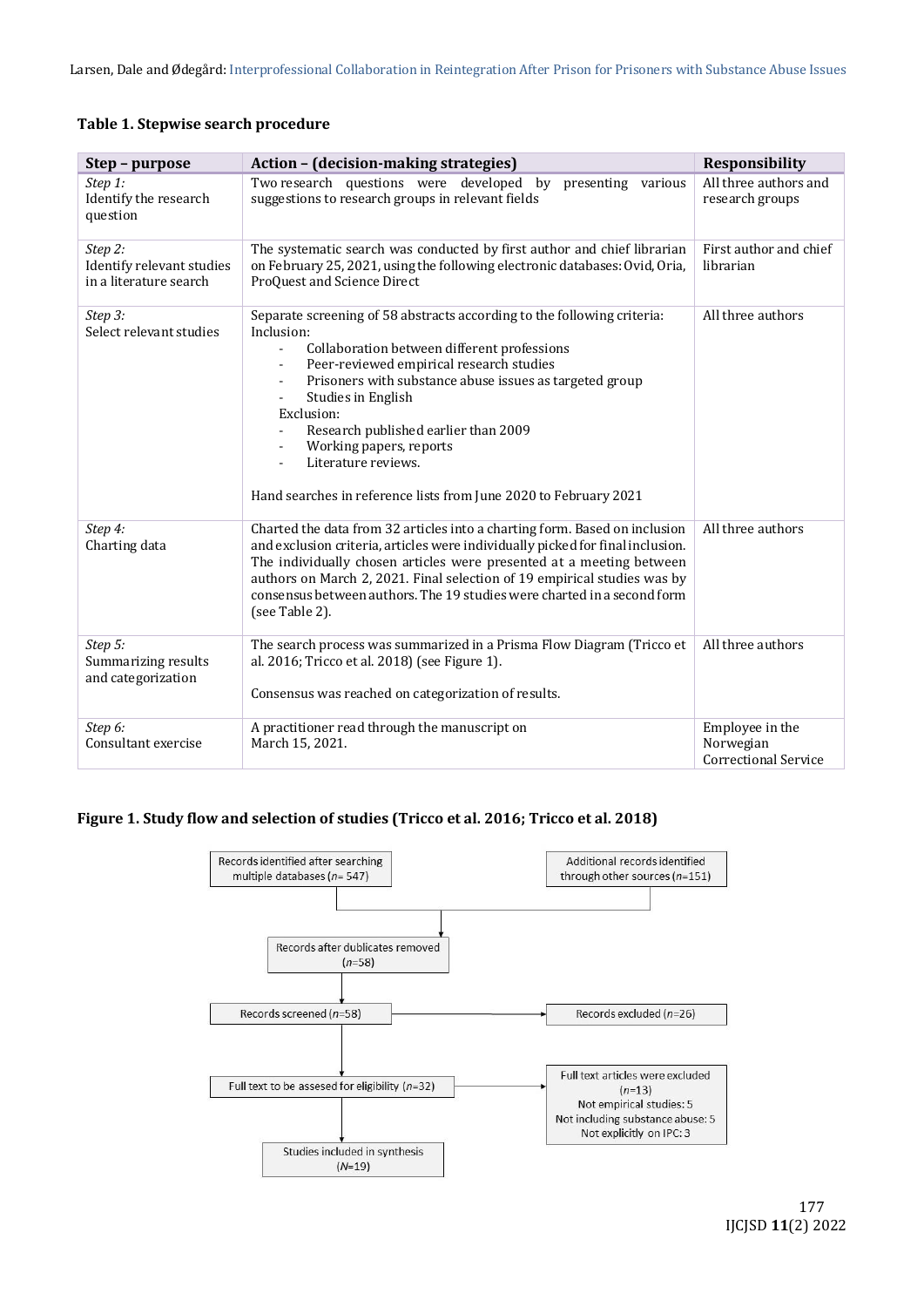## **Results**

Nineteen empirical studies were included (see *[Appendix A](#page-13-0)*). Eight of these had quantitative designs (Bond and Gittell 2010; Fletcher et al. 2009; Friestad and Kjelsberg 2009; Hean, Ødegård and Willumsen 2017; Lehman et al. 2009; Orrick et al. 2011; Shavit et al. 2017; Wooditch, Sloas and Taxman 2017) and 11 had qualitative designs (Denton 2014; Friedmann et al. 2012; Gunnison and Helfgott 2017; Hannaa et al. 2020; Hansen 2015; Hean, Willumsen and Ødegård 2017a; Hean, Willumsen and Ødegård 2017b; Kras 2012; Moore and Hamilton 2016; Samele et al. 2016; Yamatani and Spjeldnes 2011). The samples originated in Norway (Friestad and Kjelsberg 2009; Hansen 2015; Hean, Ødegård and Willumsen 2017; Hean, Willumsen and Ødegård 2017a, 2017b), the USA (Bond and Gittell 2010; Fletcher et al. 2009; Friedmann et al. 2012; Gunnison and Helfgott 2017; Hannaa et al. 2020; Kras 2012; Lehman et al. 2009; Orrick et al. 2011; Shavit et al. 2017; Wooditch, Sloas and Taxman 2017; Yamatani and Spjeldnes 2011), Australia (Denton 2014), and the UK (Moore and Hamilton 2016; Samele et al. 2016). In total, the studies included 51,660 participants.

Based on thematic clustering of aims and findings from the 19 included studies, we agreed upon the following three statements that were highlighted in the studies: (1) Interprofessional collaboration is a prerequisite to meet complex welfare needs, (2) relational and structural factors influence interprofessional collaboration, and (3) innovative models and projects show promising results.

## *Interprofessional Collaboration is a Prerequisite to Meet Complex Welfare Needs*

All 19 included studies highlighted the importance of collaboration in meeting the welfare needs of prisoners when they are released from prison (Bond and Gittell 2010; Denton 2014; Fletcher et al. 2009; Friedmann et al. 2012; Friestad and Kjelsberg 2009; Gunnison and Helfgott 2017; Hannaa et al. 2020; Hansen 2015; Hean, Ødegård and Willumsen 2017; Hean, Willumsen and Ødegård 2017a, 2017b; Kras 2012; Lehman et al. 2009; Moore and Hamilton 2016; Orrick et al. 2011; Samele et al. 2016; Shavit et al. 2017; Wooditch, Sloas and Taxman 2017; Yamatani and Spjeldnes 2011). Denton (2014) concluded that providing services from the mental health department alone was highly insufficient in meeting the complex needs of the targeted group and identified a need for integrated support and treatment during the transition phase from prison to community. Friestad and Kjelsberg (2009) stated that health promotion is a multidisciplinary task requiring close interprofessional collaboration within and between systems of care. The studies of Friedmann et al. (2012) and Wooditch, Sloas and Taxman (2017) revealed that collaboration between welfare services resulted in a reduction of substance use among prisoners, especially among lower-risk prisoners and "non hard" substance-using prisoners. Based on their qualitative study, Samele et al. (2016) stated that collaborative work between health care professionals and prison staff is required to enable best care for prisoners. Further, the results of Gunnison and Helfgott's (2017) study indicated that lack of access to treatment providers or quality treatment to assist prisoners were key hindrances to reintegration after prison.

Although research findings highlighted the importance of collaboration, two of the included studies (Hansen 2015; Kras 2012) emphasized the need for welfare services to understand the complexities of treatment motivations and sanctioning and avoid adressing prisoners' complex welfare needs as tame problems that can be solved sequentially and separately. Hansen (2015) asserted that welfare agencies and professions must view these welfare needs as "wicked problems.": problems that, by their very nature, require a continuous, strenuous, dynamic, and innovative approach to solve. Further, Yamatani and Spjeldnes (2011) claimed that collaborative practice requires an understanding of the complex environmental factors that influence criminal behavior. Finally, Moore and Hamilton (2016) suggested that a "silo mentality" exists among professions and agencies in collaborative contexts.

## *Interprofessional Collaboration is Mediated by Relational and Structural factors*

In two articles based on the same data set, Hean, Willumsen and Ødegård (2017a, 2017b) explored collaboration between mental health agencies and the correctional service in a Norwegian context. The first article emphasized the importance of shared responsibility in the transition phase. However,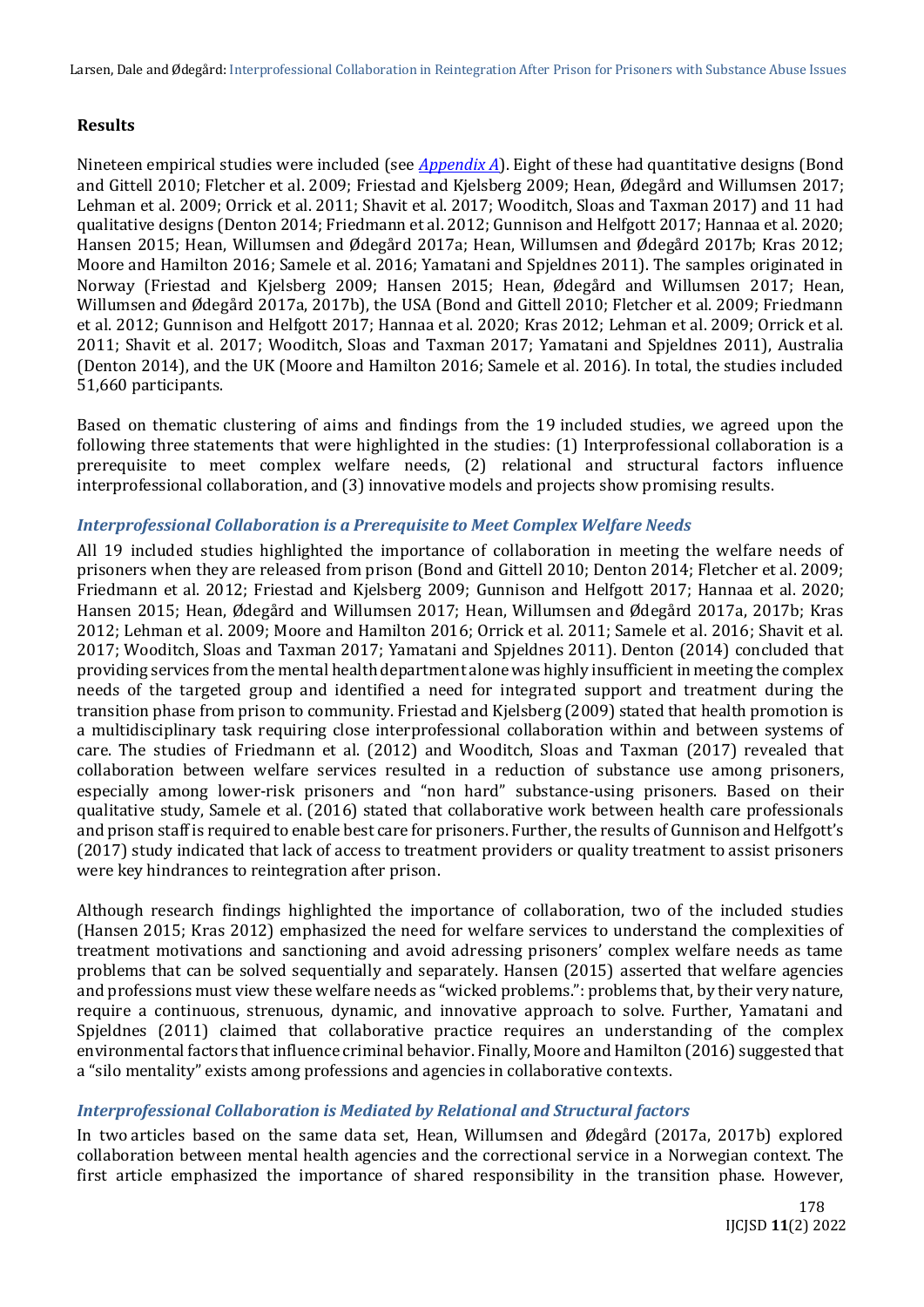according to the results of their study, the distribution of responsibility can be challenging. Further, the Hean, Willumsen and Ødegård study (2017a) showed that expected collaborative practice and the complexity of external organizational structures created tensions and an unclear distribution of responsibility among welfare agencies and within the correctional service. Legal restrictions on information-sharing about prisoners also influenced collaboration. The authors recommended that involved agencies need more knowledge about their roles and domain in collaborative practice. In addition, they claimed that collaboration between professionals is unpredictable and resists standardization. Bond and Gittell (2010) revealed similar findings in their study—respondents reported that agencies needed to be on the same page and work together but tended to keep to themselves. Samele et al. (2016) suggested that limited space and time challenge collaboration. However, Hannaa et al. (2020) found that, despite the differences, stakeholders across welfare systems had a common goal of providing treatment to help individuals with their reentry into the community and to remain outside the criminal justice system.

Hean, Ødegård and Willumsen's article (2017) included in this scoping review used the theory of relational coordination (RC) to explore collaboration between prison officers and mental health providers. RC combines two dimensions of collaboration: structural and relational. The study showed low levels of RC between prison officers and prison doctors. However, the RC levels were high with prison nurses, social workers, and other prison officers. The authors recommended that future research investigate the background for these different RC levels and ways of improving them. Bond and Gittell (2010) argued that RC is a growing theory in understanding interprofessional collaboration. They defined RC as "coordinating work through relationships of shared goals, shared knowledge, and mutual respect" (Bond and Gittell 2010: 123). They used the model to develop hypotheses regarding the impact of cross-agency coordination in the transition from prison to community and to test those hypotheses. They found that, even in an innovative environment where key agencies made a respectable effort to collaborate, there were challenges in interprofessional collaboration. Bond and Gittell (2010) reported weak ties, particularly between prison and employment agencies. They had an expectation that strong RC would result in lower recidivism rates; however, they found the opposite effect in some cases. Therefore, they encouraged researchers to investigate whether quality in collaboration varies between organizational levels.

Orrick et al. (2011) found that the level of support different agencies received affected their interactions with other participating agencies. When support from one agency was high, support from another agency became stronger; when support from one agency was low, support from the other became weaker. Further, Orrick et al. (2011) proposed that a combination of non-governmental and governmental social support may reduce reoffending among substance-abusing individuals.

Fletcher et al. (2009) identified two levels of collaboration in their study: 1) a less structured, informal networking and coordination level and 2) a more structured and formalized level of collaboration. Further, Lehman et al.'s (2009) study revealed that more structured or formalized integration and collaboration was related to the following factors: facility size of the prison, resource network, access to treatment services, and the number of services provided to prisoners.

Based on findings in his study, Hansen (2015) suggested that welfare agencies lacked incentives to develop integrated services. Kras (2012) proposed an expansion of the professional role of probation and parole officers in treatment settings to enable the criminal justice system to use community treatment interventions more effectively.

## *Innovation Projects Anchored in Interprofessional Collaboration Have a Noticeable Impact on the Quality of Services*

Shavit et al. (2017) conducted a study on the Transitions Clinic Network (TCN). The TCN project started as a pilot in the San Francisco Department of Public Health's safety net health care system. The department collaborated with the local community-based advocacy organization, Legal Services for Prisoners with Children, and City College of San Francisco. TCNs have spread to other areas in the USA including California, Maryland, Connecticut, and New York. The innovative project aimed to "improve care coordination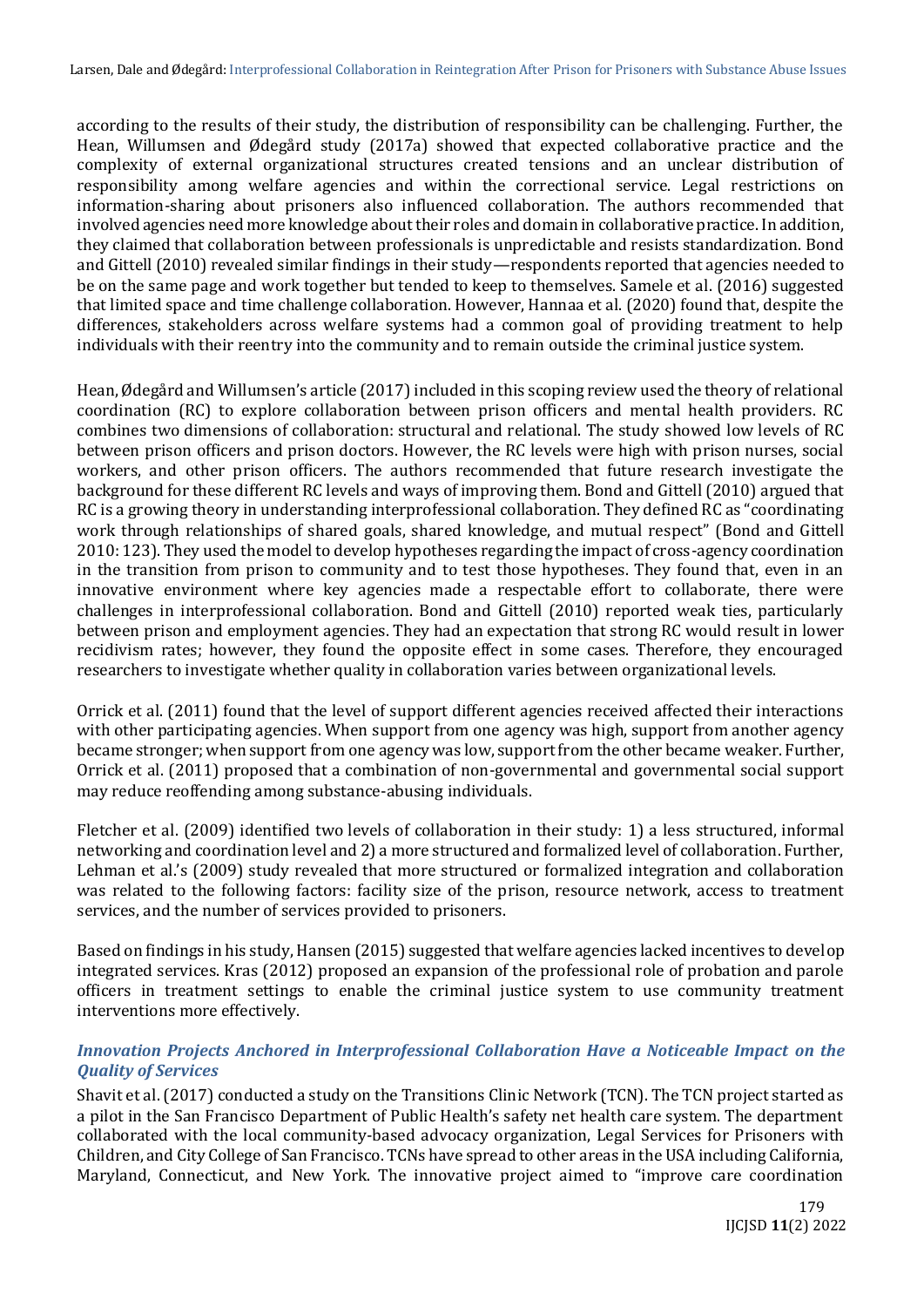through direct referrals from correctional agencies and engage patients in primary care within one month of prison release" (Shavit et al. 2017: 1007). In their prospective study, Shavit and colleagues found that strong ties between health care and correctional services resulted in fewer emergency department visits for prisoners after their release from prison.

Hean, Willumsen and Ødegård (2017b) suggested the Change Laboratory Model (CLM) as a model for collaboration between mental health and correctional services. The CLM has been successful internationally in other contexts such as hospitals and schools. The authors argued that the model should be tested as an alternative to current practice, which faces challenges such as limited resources, logistical issues, and differences in professional judgments about referral and confidentiality.

Bond and Gittell (2010) argued that the RC model is suitable as an innovative model for testing collaboration in the transition phase, in addition to other fields of practice such as the airline business, health care, and long-term care. These industries are similar to reintegration because multiple service providers perform tasks that must be integrated to achieve satisfying outcomes.

Yamatani and Spjeldnes (2011) investigated the effects of a collaboration-based, in-jail, and post-release transitional service project (Allegheny County Jail Collaborative), finding that the participating prisoners had 50 percent lower recidivism than the control group.

#### **Discussion**

The objective of this scoping review was to provide an overview of empirical studies on interprofessional collaboration in the transition of male prisoners with substance abuse issues from prison to community. A small number of studies was found, of which three are from the same research group. These studies exhibit differences in methods, aims, and foci; further, not all of them appear to contribute significantly to the research questions.

#### *Interprofessional Collaboration is a Prerequisite for Meeting the Complex Welfare Needs of Prisoners*

Although the included studies briefly delve into and analyze interprofessional collaboration in practice, they are primarily concerned with asserting the necessity of collaboration. Grimshaw, Pegg and King (2002: 52) formulate this lack of theory in the following way: "it is evidently inadequate to simply throw agencies together and expect individually tailored services to emerge by some chemical process of interaction." To meet the complex welfare needs of prisoners, a first step may be to bring different professions together; however, a crucial second step should address *how* to integrate these resources in a way that is advantageous for the offender who is in urgent need of welfare services.

## *Interprofessional Collaboration is Mediated by Relational and Structural Factors*

Bond and Gittell (2010) found that, in some cases, strong RC and shared goals among professions were associated with increased recidivism. This rather notable finding may indicate the degree of complexity involved when welfare services try to meet the needs of prisoners.

On a structural level, the included studies by Hean, Willumsen and Ødegård (2017a, 2017b) and Hean, Ødegård and Willumsen (2017) detected factors—such as distribution of responsibility, organizational complexity, and legally binding limitations on sharing information—that negatively affect interprofessional collaboration. On a relational level, their studies uncovered weak links between medical doctors and prison officers. The ties were stronger between prison officers and nurses, social workers, and other prison officers. Based on Konrad's (1996) hierarchal model of collaboration, Fletcher et al. (2009) identified two levels of collaboration: (1) less structured, informal networking and (2) coordination and more structured and formalized levels of collaboration. According to the findings of this study, the informal aspect of collaboration is perceived as the most influential. However, is it possible to draw a clear line between the formal and informal, personal and work role aspects of collaboration (see Figure 2)? Complex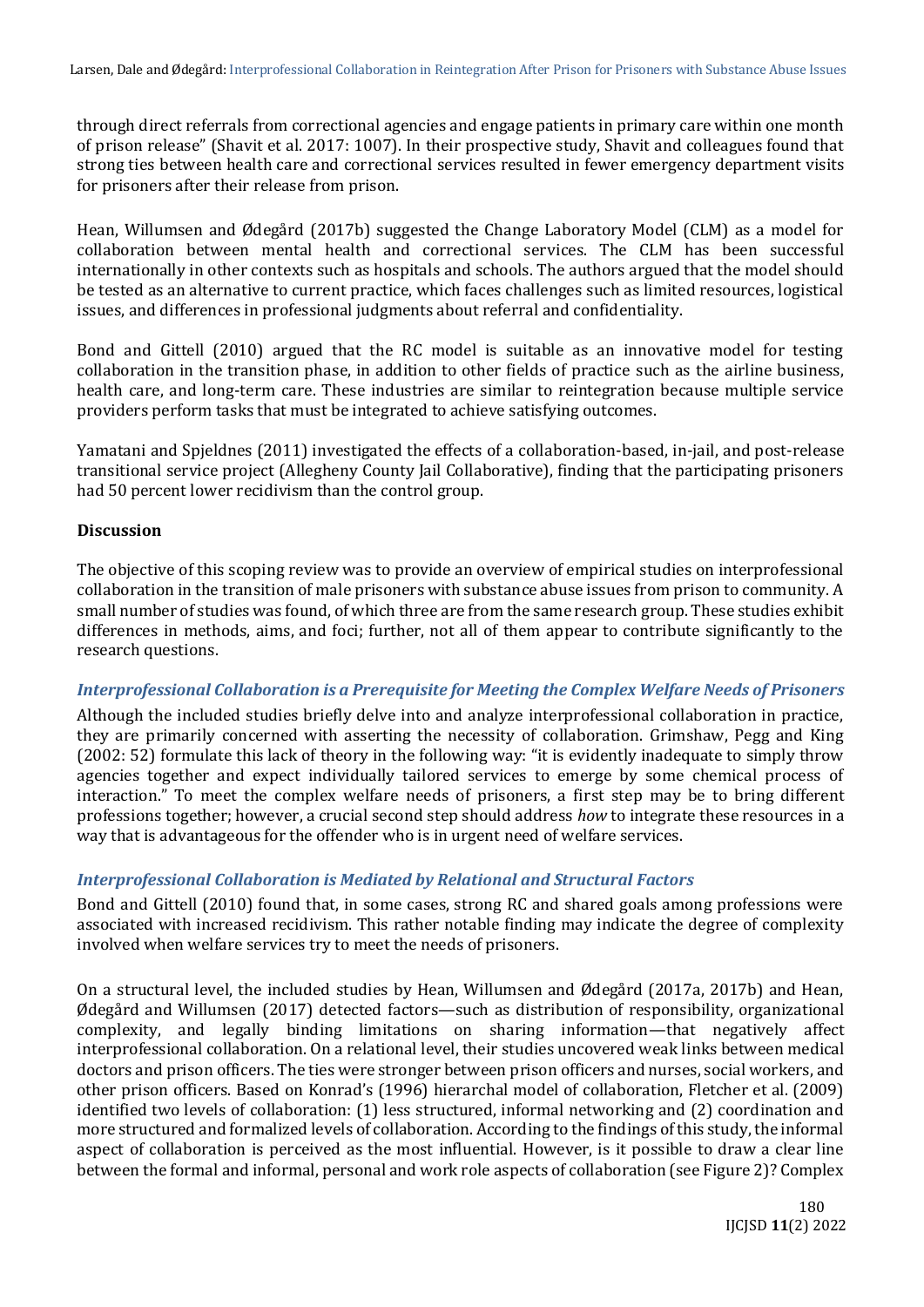psychological dynamics are at play between individuals that may be hard to identify and measure. Lehman et al.'s (2009) study revealed that more structured or formalized integration and collaboration was related to the size of the prison facility and resource network.





To grasp the influential structural and relational factors, a tentative conceptual model (see Figure 2) may serve as a tool for reflection and create a potential theoretical framework. Quadrant 1 illustrates formal relational factors such as professions. For instance, nurses collaborate with other nurses because they have the same profession, and Kras (2012) proposed an expansion of the professional role of probation and parole officers to achieve flexibility in offender rehabilitation and interprofessional collaborative settings. Samele et al. (2016) highlighted a lack of collaboration between health care staff and prison staff. Quadrant 2 illustrates formal structural factors such as judicial collaboration agreements—collaboration occurs because agencies are legally bound to do so. Hansen (2015) claimed that welfare services lacked incentives to collaborate. Assumedly, legally required collaboration is not a sufficient incentive, as laws that require agencies to collaborate have existed for at least two decades in Norway (Law of Execution of Sentences 2001, §4; Law of Labor and Welfare Administration 2006, §8). Formal structural factors, of which Samele et al. (2016) claimed there is a lack, may also provide time and space for collaboration. Quadrant 3 illustrates informal relational factors (Fletcher et al. 2009). For instance, factors such as personal chemistry and shared values can contribute to strong social relations across professions. Quadrant 4 illustrates informal structural factors that can form strong networks across agencies that are not legally bound to collaborate but choose to do so for other reasons, such as geographically proximity.

## *Innovation Projects Anchored in Interprofessional Collaboration Have a Noticeable Impact on the Quality of Services*

The studies included in this current scoping review suggest that innovative models based on collaboration have an impact on the welfare services provided to prisoners (Bond and Gittell 2010; Hean, Willumsen and Ødegård 2017a, 2017b; Shavit et al. 2017). However, the effect is rather unpredictable and unclear; therefore, models should, optimally, be scrutinized in a prison context. CLM and RC show promising results in fields other than the prison system, such as airline business, hospitals, and schools (Gittell et al. 2000; Gittell et al. 2008a; Gittell et al. 2008b). The question is this: can the reintegration of prisoners after prison be compared to other businesses, or is the nature of work in this field unique? Improving the transition phase for our targeted group may require a more dynamic form of problem-solving than those used in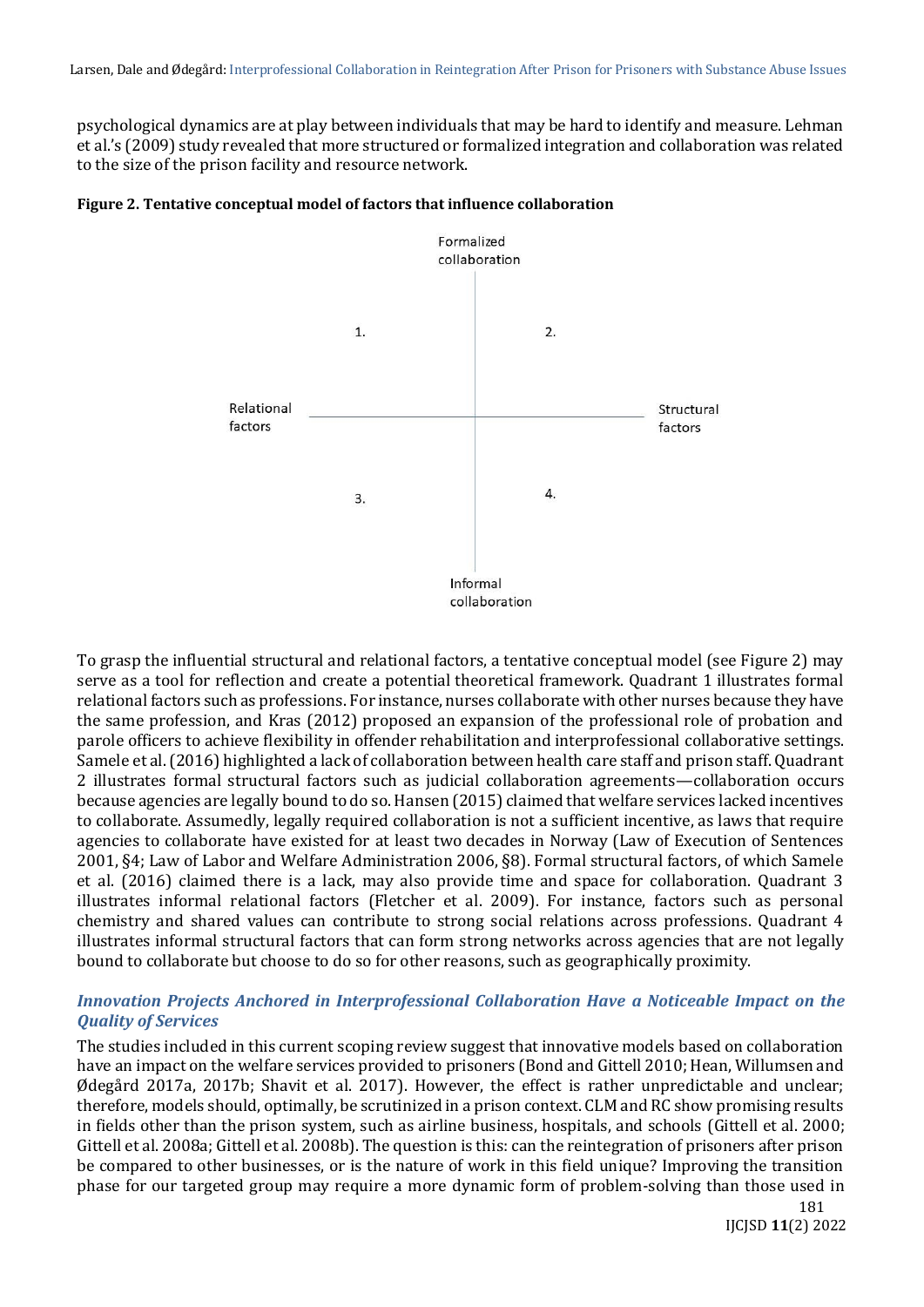other businesses, as suggested by Hansen (2015) and Kras (2012). The vulnerable nature of prisoners and the security environment may mean that these types of interventions are difficult to implement in a prison context.

#### *Relational and Structural Factors Facing Wicked Problems*

Improving the life situations of prisoners with substance-abusive behaviors who are facing release from prison may be viewed as a wicked problem, characterized by interconnected, unclear definitions and solutions (Binswanger et al. 2012; Cepeda et al. 2015; Chikadzi 2017; Conklin 2006; Fazel and Wolf 2015; Hansen 2015; Revold 2015; Rittel and Webber 1973; Schinkel 2014; Ulfrstad 2011). These challenges may be viewed as unique and incomparable to other businesses. Professions interact individually (relational) within their own organizations and at a system level (structural) when approaching these complex problems. Individually, different professions may have different definitions of a problem and conflicting opinions about how and when a problem is best solved. For instance, is a problem solved when an offender stops using substances or when substance abuse is reduced? What is the main problem: substance abuse or mental health? Professions may be bound by legislation and principles attached to their profession that create dissent regarding the definition of a problem and at what point a problem is solved (see Figure 2, Quadrant 1). Weber and Khademian (2008) highlighted the importance of collaboration in handling wicked problems. Head and Alford (2015) also linked wicked problems to the need for collaboration. However, Noordegraaf et al. (2019) claimed that collaboration can easily develop into quasi-collaboration where professionals do the minimum required, which is not sufficient to make organizations and professionals "equal partners" on the drawing board (see Figure 2, Quadrants 1 and 2). They emphasized that inter-human relations are just as important as collaboration (see Figure 2, Quadrant 3). At a structural level, the transition phase represents the meeting point of several agencies in the welfare service, who may have different organizational cultures and budgets (see Figure 2, Quadrant 2).

#### **Conclusion and Future Implications**

This scoping review has revealed and discussed the following issues. First, there is a clear lack of research on interprofessional collaboration in the transition phase from prison to community regarding prisoners with substance abuse issues. The few studies that exist have highlighted the importance of collaboration in the transition phase; however, to a lesser extent do they build an empirical foundation for what kind of collaborative practices improve or challenge interprofessional collaboration. Second, interprofessional collaboration is a prerequisite to meeting complex welfare needs that can be understood through theories of wicked problems. Third, structural and relational factors influence interprofessional collaboration. These are general factors that may both challenge and improve collaboration. Fourth, innovative collaborative models can bring professions and agencies closer; however, the effect of these models remains uncertain. Finally, a conceptual model of factors that influence collaboration was presented, which may serve as a basis for reflection and further development of a theoretical framework within the field of research (see Figure 2).

#### *Methodological Issues and Limitations*

Authors' preconceptions regarding a subject can influence the search results and the charting process in general. The first author has 10 years of experience as a practitioner in the Norwegian correctional service, four of which were as a project manager for a housing project to resettle prisoners with substance abuse issues after prison. This experience may have created bias issues for the first author. To adress this, there was continuous dialogue with the second and third authors, the review was presented to teams of researchers during the writing process, and a peer review was conducted in March 2021.

Despite a thorough search process, it is unrealistic to expect that all available material has been included in this review. Some important material most likely escaped our "radar" due to contextual differences between countries, different and inconsistent use of key terms, and the complexity of the field. Our advantage is the limited number of articles relating to our research questions, which increases the chance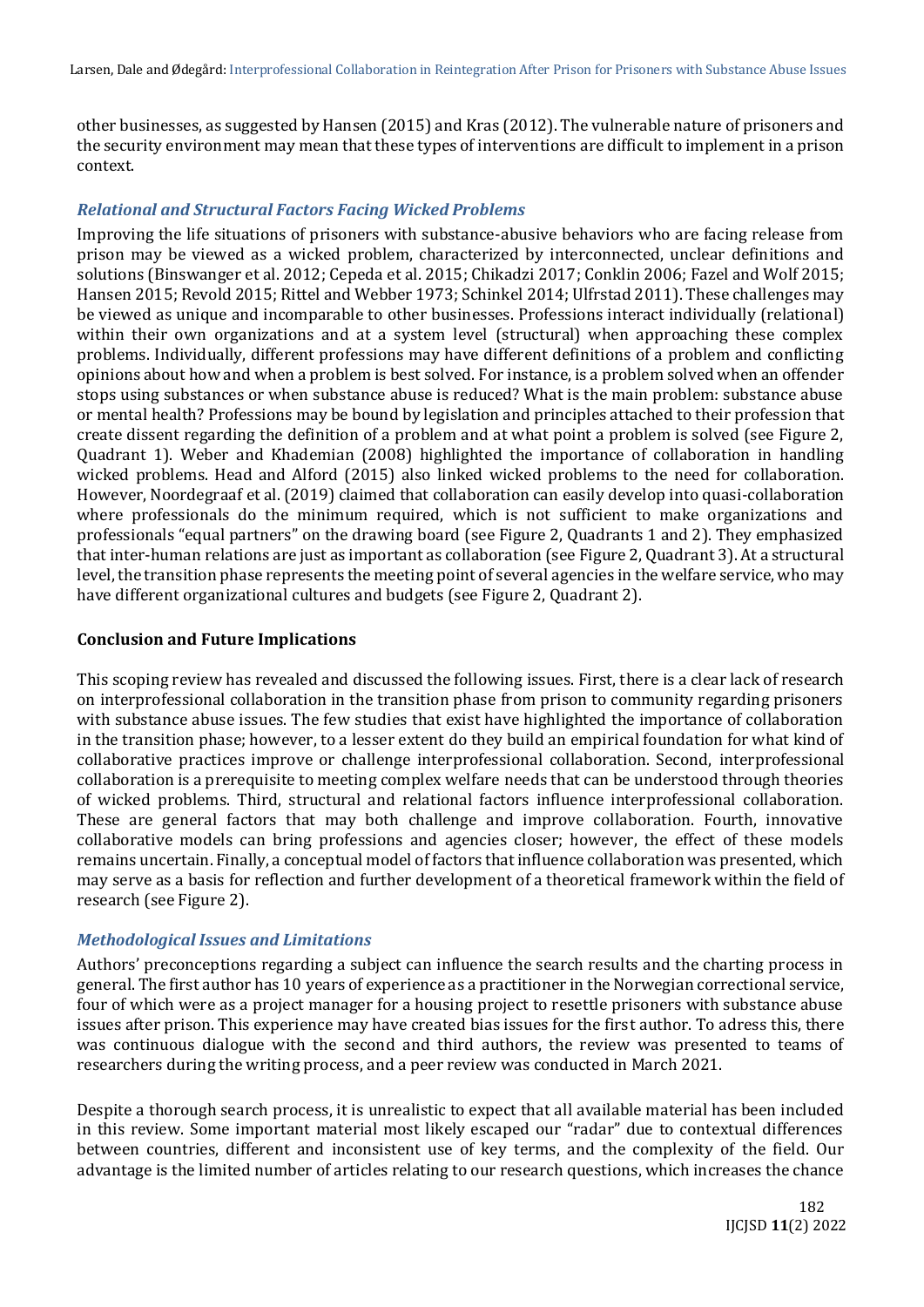of a worthwhile presentation of the most important findings from the existing articles. The scoping review focused on professionals and discluded NGOs due to the review's limitations. However, we are aware of the importance of NGOs within this field.

The findings of this scoping review cannot be generalized any more than can the studies included in it. However, the review may serve as a point of departure for further studies and hopefully present a gap to be filled in a vital field of research.

#### *Acknowledgments*

We would like to thank Professor Sarah Hean and Associate Professor Frans Fluttert for their valuable advice regarding this paper.

*Correspondence*: Bjørn Kjetil Larsen, Assistant Professor at Molde University College and PhD candidate at Volda University College, Mailbox 500, 6101 Volda, Norway. [bjorn.k.larsen@himolde.no](mailto:bjorn.k.larsen@himolde.no)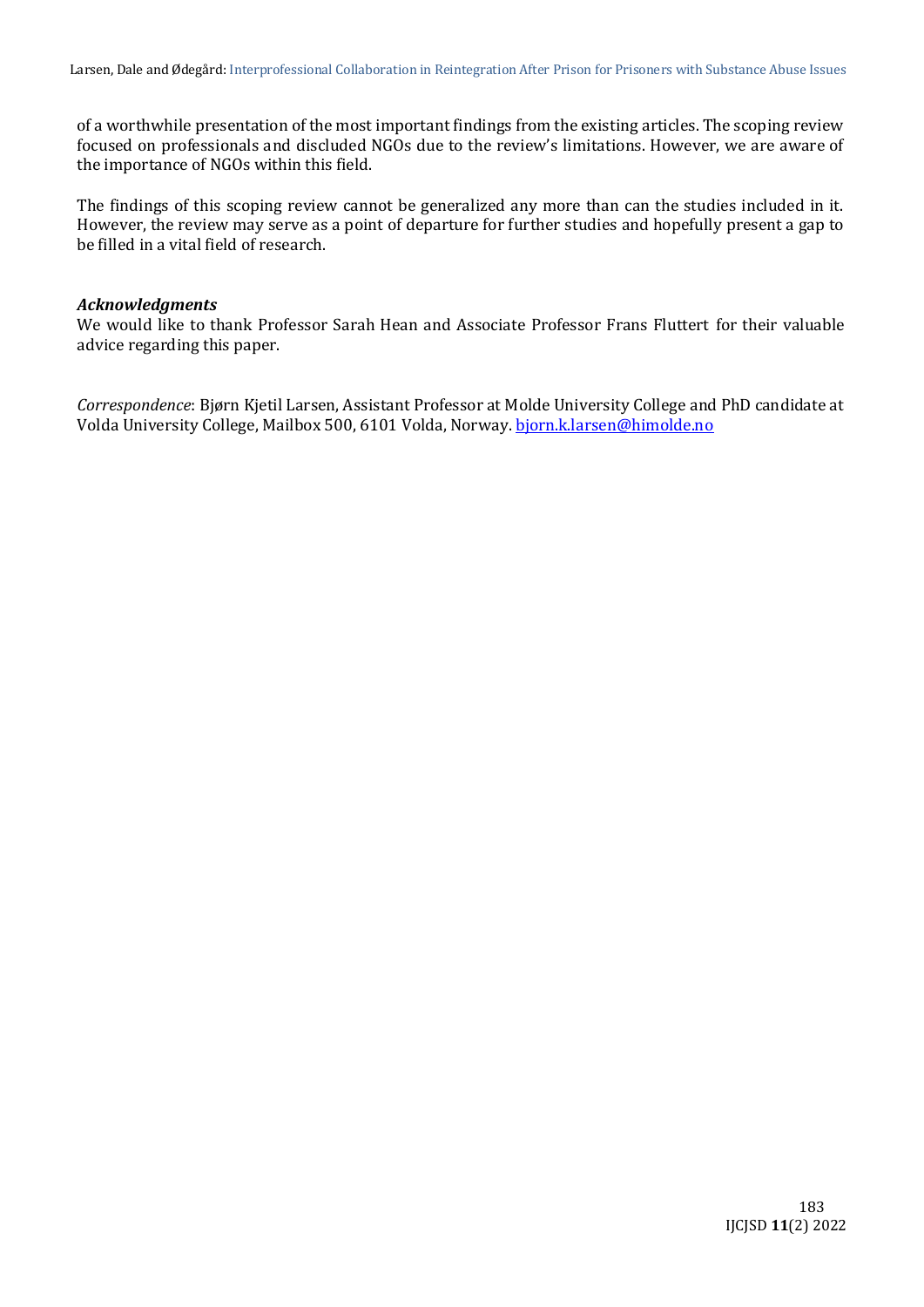Larsen, Dale and Ødegård: Interprofessional Collaboration in Reintegration After Prison for Prisoners with Substance Abuse Issues

#### **References**

- Arksey H and O'Malley L (2005) Scoping studies: Towards a methodological framework. *International Journal of Social Research Methodology* 8(1): 19–32[. https://doi.org/10.1080/1364557032000119616](https://doi.org/10.1080/1364557032000119616)
- Binswanger I, Nowels C, Corsi KF, Glanz J, Long J, Booth RE and Steiner JF (2012) Return to substance use and overdose after release from prison: A qualitative study of risk and protective factors. *Addiction Science and Clinical Practice* 7(3).<https://doi.org/10.1186/1940-0640-7-3>
- Blas N-N (2007) Offender reentry: Correctional statistics, reintegration into the community and recidivism. *CRS Report for Congress*. Domestic Social Policy Division. [https://www.everycrsreport.com/files/20071217\\_RL34287\\_eefe8dda447aedc21253079b93d9ce1e64efcbc0.p](https://www.everycrsreport.com/files/20071217_RL34287_eefe8dda447aedc21253079b93d9ce1e64efcbc0.pdf) [df](https://www.everycrsreport.com/files/20071217_RL34287_eefe8dda447aedc21253079b93d9ce1e64efcbc0.pdf)
- Bond BJ and Gittell JH (2010) Cross agency coordination of offender reentry: Testing collaboration outcomes. *Journal of Criminal Justice* 385: 118–129. <https://psycnet.apa.org/doi/10.1016/j.jcrimjus.2010.02.003>
- Borschmann R, Tibble H, Spittal MJ, Preen D, Pirkis J, Larney S, Rosen D L, et al. (2020) The mortality after release from incarceration consortium (MARIC): Protocol for a multi-national, individual participant data meta-analysis. *International Journal of Population Data Science* 5(1).<https://doi.org/10.23889/ijpds.v5i1.1145>
- Cepeda JA, Vetrova MV, Lyubimova AI, Levina OS, Heimer R and Niccolai LM (2015) Community reentry challenges after release from prison among people who inject substances in St. Petersburg, Russia. *International Journal of Prisoner Health* 11(3): 183–192. <https://doi.org/10.1108/ijph-03-2015-0007>
- Chikadzi V (2017) Challenges facing ex-offenders when reintegrating into mainstream society in Gauteng, South Africa. *Social Work (Stellenbosch Online)* 53(2): 288–300. <http://dx.doi.org/10.15270/52-2-569>
- Conklin J (2006) *Dialogue mapping: Building shared understanding of wicked problems* (1st ed.). West Sussex: John Wiley and Sons Ltd.
- Denton M (2014) Hoping against hope: The prison-to-community transition experience of men with co-occurring severe mental illness and substance use disorder. PhD Thesis, University of Queensland, Australia.
- Enggist S, Møller L, Galea G and Udesen C (2014) *Prison and health*. WHO Regional Office for Europe. https://www.euro.who.int/\_data/assets/pdf\_file/0005/249188/Prisons-and-Health.pdf
- Fazel S and Wolf A (2015) A systematic review of criminal recidivism rates worldwide: Current difficulties and recommendations for best practice. *PLoS ONE* 10(6): e0130390[. https://doi.org/10.1371/journal.pone.0130390](https://doi.org/10.1371/journal.pone.0130390)
- Fazel S, Yoon IA and Hayes AJ (2017) Substance use disorders in prisoners: An updated systematic review and meta-regression analysis in recently incarcerated men and women. *Addiction.* <https://doi.org/10.1111/add.13877>
- Fletcher BW, Lehman WEK, Wexler HK, Melnick G, Taxman FS and Young DW (2009) Measuring collaboration and integration activities in criminal justice and substance abuse treatment agencies. *Drug and Alcohol Dependence* 103: S54–S64. <https://doi.org/10.1016/j.drugalcdep.2009.01.001>
- Friedmann PD, Green TC, Taxman FS, Harrington M, Rhodes AG, Katz E, O'Connell D, Martin SS, Frisman LK, Litt M, Burdon W, Clarke JG and Fletcher BW (2012) Collaborative behavioral management among parolees: Drug use, crime and re-arrest in Step'n Out randomizied trial. *Addiction 107*(6): 1099–1108. <https://doi.org/10.1111/j.1360-0443.2011.03769.x>
- Friestad C and Hansen ILS (2004) Levekår blant innsatte [Living conditions among inmates]. *Fafo-rapport 429*. Oslo, Norway: Forskningsstiftelsen FAFO.
- Friestad C and Kjelsberg E (2009) Drug use and mental health problems among prison inmates—Results from a nation-wide prison population study. *Nordic Journal of Psychiatry* 63(3): 237–245. <https://doi.org/10.1080/08039480802571044>
- Gisler C, Pruin I and Hostettler U (2018) Experiences with welfare, rehabilitation and reintegration of prisoners. *Working paper 2018-5*. Geneva: United Nations Research Institute for Social Development.
- Gittell JH, Weinberg D, Bennett A and Miller JA (2008a) Is the doctor in? A relational approach to job design and the coordination of work. *Human Resource Management Journal* 47(4): 729–755. <https://doi.org/10.1002/hrm.20242>
- Gittell JH, Weinberg D, Pfefferle S and Bishop C (2008b) Impact of relational coordination on job satisfaction and quality outcomes: A study of nursing homes. *Human Resource Management Journal* 18(2): 154–170. <https://doi.org/10.1111/j.1748-8583.2007.00063.x>
- Gittell JH, Fairfield KM, Bierbaum B, Head W Jackson R, Kelly M, Laskin R, Lipson S, Siliski J, Thornhill T and Zuckerman J (2000) Impact of relational coordination on quality of care, post-operative pain and functioning, and length of stay: A nine-hospital study of surgical patients. *Medical Care* 38(8): 807–819. <https://doi.org/10.1097/00005650-200008000-00005>
- Grimshaw J (2020) *A guide to knowledge synthesis: A knowledge synthesis chapter*[. https://cihr](https://cihr-irsc.gc.ca/e/41382.html)[irsc.gc.ca/e/41382.html](https://cihr-irsc.gc.ca/e/41382.html)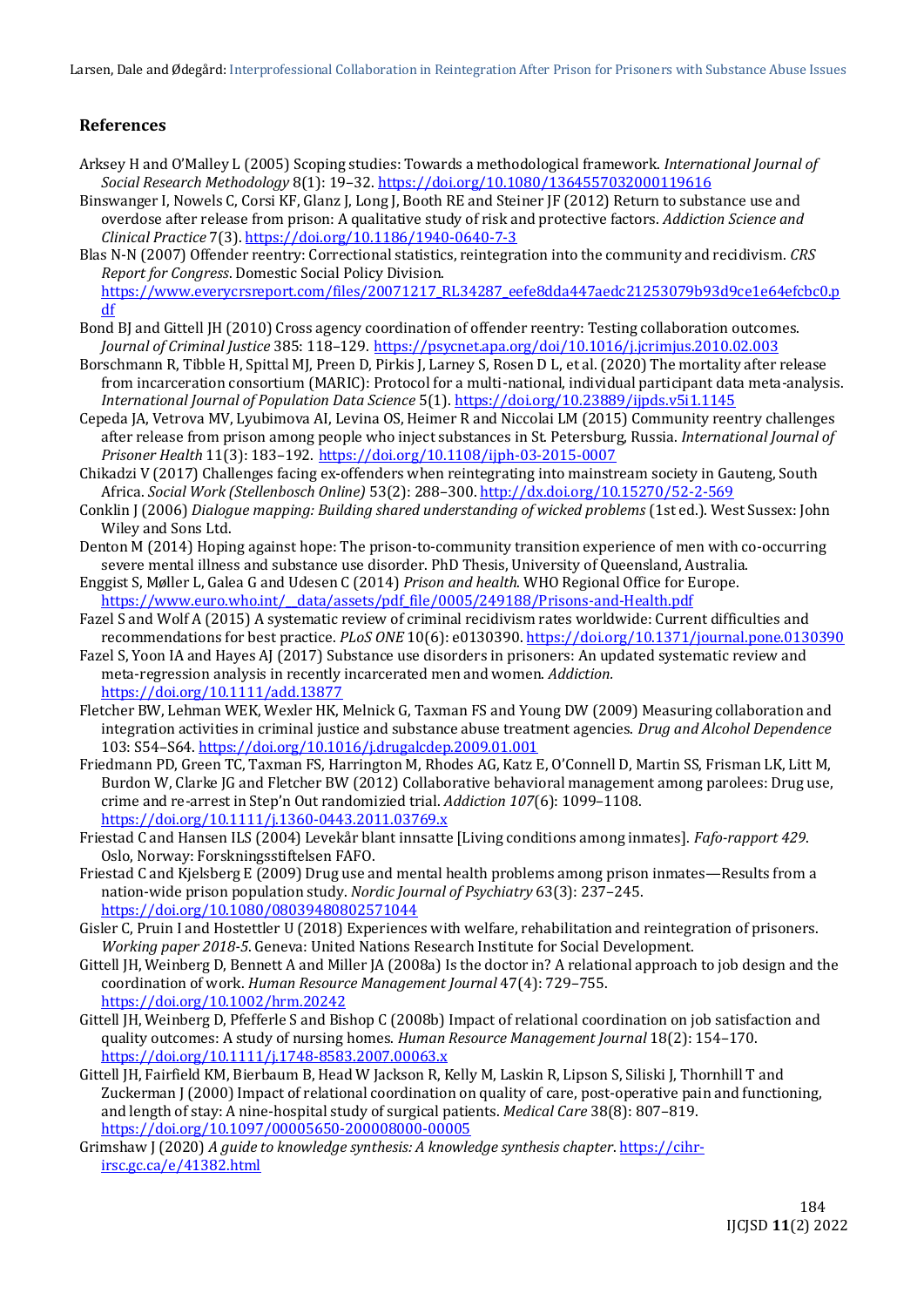- Grimshaw R, Pegg G and King J (2002) *Accommodation and offending – What works? An international literature review*. London, UK: The Center for Crime and Justice Studies, School of Law.
- [https://www.crimeandjustice.org.uk/sites/crimeandjustice.org.uk/files/Accommodation\\_and\\_offending.pdf](https://www.crimeandjustice.org.uk/sites/crimeandjustice.org.uk/files/Accommodation_and_offending.pdf) Gunnison E and Helfgott JB (2017) Critical keys to successful offender reentry: Getting a handle on substance abuse and mental health problems. *The Qualitative Report* 22(8), Article 5: 2152–2172. <https://doi.org/10.46743/2160-3715/2017.3260>
- Hannaa J, Kubiakb S, Pasmana E, Gabac A, Andrec M, Smelsonc D and Pinalsd DA (2020) Evaluating the implementation of a prisoner re-entry initiative for individuals with opioid use and mental health disorders: Application of the consolidated framework for implementation research in a cross-system initiative. *Journal of Substance Abuse Treatment* 108: 104–114. <https://doi.org/10.1016/j.jsat.2019.06.012>
- Hansen GV (2015) Can collaboration provide integrated services for prisoners in Norway? *International Journal for Crime, Justice and Social Democracy* 4(4): 136–149. <https://doi.org/10.5204/ijcjsd.v4i4.242>
- Head BW and Alford J (2015) Wicked problems: Implications for public policy and management. *Administration and Society* 47(6): 711–739[. https://doi.org/10.1177/0095399713481601](https://doi.org/10.1177%2F0095399713481601)
- Hean S, Ødegård A and Willumsen E (2017) Improving collaboration between professionals supporting mentally ill offenders. *International Journal of Prisoner Health* 13(2): 91–104.<https://doi.org/10.1108/IJPH-12-2016-0072>
- Hean S, Willumsen E and Ødegård A (2017a) Collaborative practices between correctional and mental health services in Norway: Expanding the roles and responsibility competence domain. *Journal of Interprofessional Care* 31(1): 18––27[. https://doi.org/10.1080/13561820.2016.1233392](https://doi.org/10.1080/13561820.2016.1233392)
- Hean S, Willumsen E and Ødegård A (2017b) Making sense of interactions between mental health and criminal justice services: The utility of cultural historical activity systems theory. *International Journal of Prisoner Health* 13(2): 91–104. <https://doi.org/10.1108/ijph-01-2017-0006>
- Helgesen JHI (2019) Straff og velferd i fangebehandling av rusmiddelbrukere. En kvalitativ analyse av empowerment og samarbeid i norske rusmestringsenheter (Punishment and welfare in treatment of prisoners with substance abuse issues: A qualitative study of empowerment and collaboration in Norwegian prisons). PhD Thesis, UiO (University of Oslo).
- Konrad EL (1996) A multidimensional framework for conceptualizing human services integration initiatives. *New Direction Evaluation* 69: 5–19[. https://doi.org/10.1002/ev.1024](https://doi.org/10.1002/ev.1024)
- Kras KR (2012) Offender perceptions of mandated substance abuse treatment: An exploratory analysis of offender experiences in a community-based treatment program. *Journal of Drug Issues* 43(2): 124–143. <https://doi.org/10.1177%2F0022042612462219>
- Kurland J and Zeder J (2001) Coalition building: The promise of government. *The American Journal of Community Psychology* 29: 285–291. <https://doi.org/10.1023/A:1010386915400>
- Lehman WEK, Fletcher BW, Wexler HK and Melnick G (2009) Organizational factors and collaboration and integration activities in criminal justice and drug abuse treatment agencies. *Drug and Alcohol Dependence* 103: S65–S72. <http://dx.doi.org/10.1016/j.drugalcdep.2009.01.004>
- Levac D, Colquhoun H and O'Brien KK (2010) Scoping studies: Advancing the methodology. *Implemenation Science*  5(1): 69.<https://doi.org/10.1186/1748-5908-5-69>
- Moore R and Hamilton P (2016) "Silo mentalities" and their impact on service delivery in prison-community transitions: A case study of resettlement provision at a male open prison. *The Howard Journal* 55(1–2): 111– 130. <https://doi.org/10.1111/hojo.12159>
- Noordegraaf M, Douglas S, Geuijen K and Van Der Steen M (2019) Weaknesses of wickedness: A critical perspective on wickedness theory. *Policy and Society* 27: 278–297.<https://doi.org/10.1080/14494035.2019.1617970>
- Orrick EA, Worrall JI, Morris RG, Piquero AR, Bales WD and Wang X (2011) Testing social support theory: A multilevel analysis of recidivism. *Journal of Criminal Justice* 39: 499–508. <https://doi.org/10.1016/j.jcrimjus.2011.09.005>
- Palamar JJ, Halkitis PN and Kiang MV (2013) Perceived public stigma and stigmatization in explaining lifetime illicit drug use among emerging adults. *Addiction Research and Theory* 21(6): 516–525. <https://doi.org/10.3109/16066359.2012.762508>
- Peters MDJ, Marnie C, Tricco AC, Pollock D, Munn Z, Alexander L, McInerney P, Godfrey CM and Khalil H (2020) Updated methodological guidance for the conduct of scoping reviews. *JBI Evidence Synthesis* 18(10): 2119– 2126[. https://doi.org/10.11124/JBIES-20-00167](https://doi.org/10.11124/JBIES-20-00167)
- Pihl J (2009) Interprofessional cooperation between teachers and librarians: Analysing theoretical and professional arguments for cooperation in an era of globalization. In Holmarsdottir HB and O'Dowd M (eds) *Nordic voices: Teaching and researching comparative and international education in the Nordic countries*: 39–57. Rotterdam, Netherlands: Sense.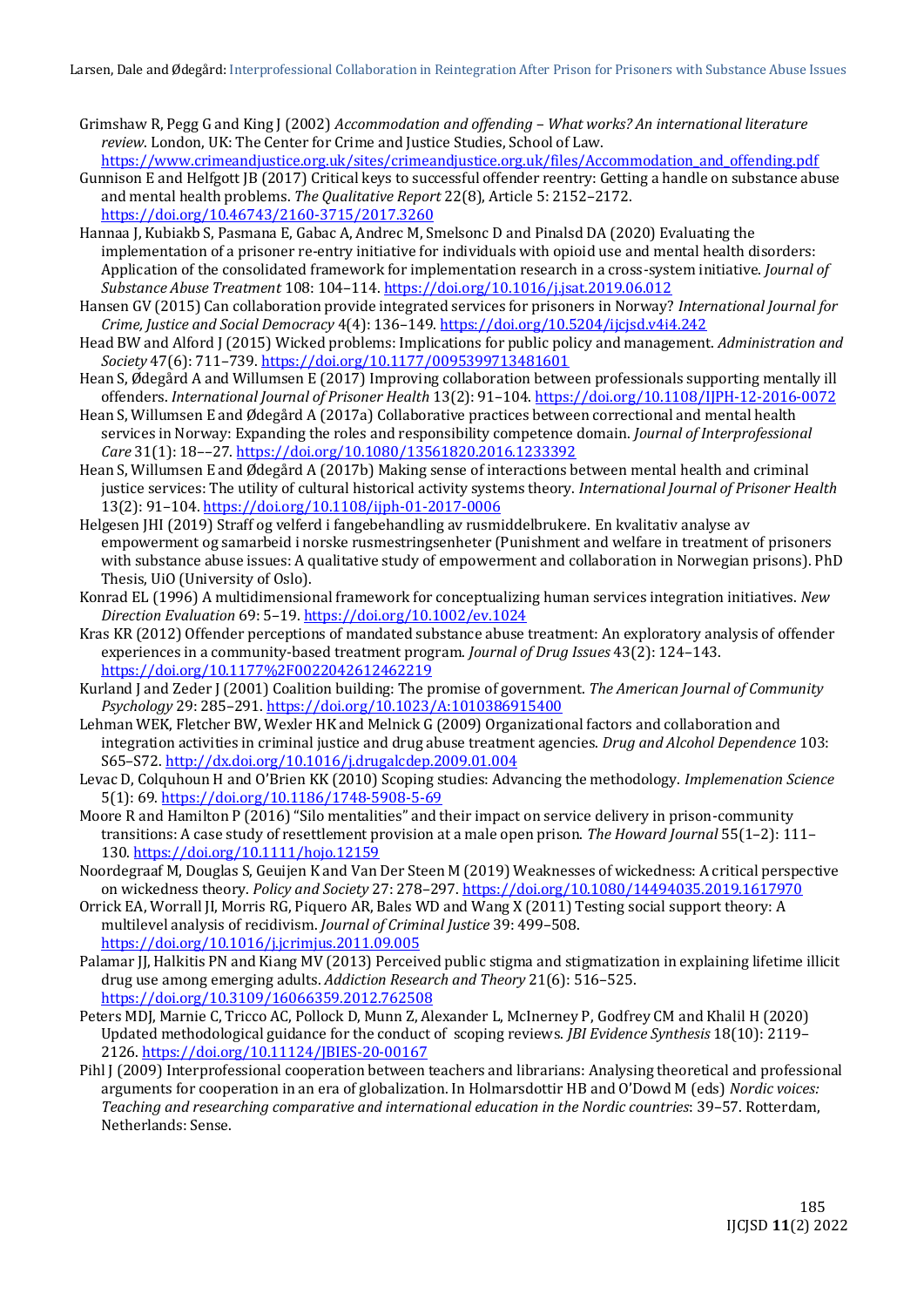- Reeves S and Hean S (2013) Why we need theory to help us better understand the nature of interprofessional education, practice and care. *Journal of Interprofessional Care* Jan 27(1): 1–3. <https://doi.org/10.3109/13561820.2013.751293>
- Reeves S, Lewin S, Espin S and Zwarenstein M (2010) *Interprofessional teamwork for health and social care*. UK: Blackwell Publishing.
- Revold MK (2015) Levekårsundersøkelse blant innsatte 2014- før, under og etter soning (Living conditions among inmates in Norway 2014: Before, under and after prison). *Report 2015/47*. Statistics Norway.
- Rittel H and Webber M (1973) Dilemmas in a general theory of planning. *Policy Sciences* 4: 155–169. <https://doi.org/10.1007/BF01405730>
- Samele C, Forrester A, Urquía N and Hopkin G (2016) Key successes and challenges in providing mental health care in an urban male remand prison: A qualitative study. *Social Psychiatry and Psychiatric Epidemiology* 51(4): 589– 596. <https://dx.doi.org/10.1007%2Fs00127-016-1170-2>
- Sattler S, Escande A, Racine E and Göritz A S (2017) Public stigma toward people with drug addiction: A factorial survey. *Journal of Studies on Alcohol and Drugs* 78(3): 415–425[. https://doi.org/10.15288/jsad.2017.78.415](https://doi.org/10.15288/jsad.2017.78.415)
- Schinkel M (2014) *Being imprisoned: Punishment, adaptation and desistance*. Glasgow, UK: Palgrave Macmillan.
- Shavit S, Aminawung JA, Birnbaum N, Greenberg S, Berthold T, Fishman A, Busch SH and Wang EA (2017) Transitions clinic network: Challenges and lessons in primary care for people released from prison. *Health Affairs* 36(6): 1006–1015. <https://doi.org/10.1377/hlthaff.2017.0089>
- Tricco AC, Lillie E, Zarin W, O'Brien K, Colquhoun H, Kastner M, Levac D, Ng C, Sharpe JP, Wilson K, Kenny M, Warren R, Wilson C, Stelfox HT and Straus SE (2016) A scoping review on the conduct and reporting of scoping reviews. *BMC Medical Research Methodology* 16(15)[. https://doi.org/10.1186/s12874-016-0116-4](https://doi.org/10.1186/s12874-016-0116-4)
- Tricco AC, Lillie E, Zarin W, O'Brien KK, Colquhoun H, Levac D, Moher D, et al. (2018) PRISMA extension for scoping reviews (PRISMA-ScR): Checklist and explanation. *Annals of Internal Medicine* (October 2). <https://doi.org/10.7326/M18-0850>
- Ulfrstad L-M (2011) *Velferd og bolig- Om boligsosial (sam)-arbeid (Welfare and housing- About*
- *housing and collaboration*). Oslo, Norway: Kommuneforlaget AS.

United Nations (2019) *World Drug Report*.

[https://wdr.unodc.org/wdr2019/prelaunch/WDR19\\_Booklet\\_1\\_EXECUTIVE\\_SUMMARY.pdf](https://wdr.unodc.org/wdr2019/prelaunch/WDR19_Booklet_1_EXECUTIVE_SUMMARY.pdf)

- Verspuy M and Van Bogaert P (2018) Interprofessional collaboration and communication. In Van Bogaert P and Clarke C (eds) *The organizational context of nursing practice*: 259–278. New York, USA: Springer.
- Weber EP and Khademian AM (2008) Wicked problems, knowledge challenges and collaborative capacity builders in network settings. *Public Administration Review* 68(2): 334–349. https:/[/doi.org/10.1111/j.1540-](https://doi.org/10.1111/j.1540-6210.2007.00866.x) [6210.2007.00866.x](https://doi.org/10.1111/j.1540-6210.2007.00866.x)
- Willumsen E and Ødegård A (2016) *Tverrprofesjonelt samarbeid- et samfunnsoppdrag 2. utgave* (Interprofessional Collaboration, 2nd ed.). Oslo, Norway: Universitetsforlaget (University Press).
- Wooditch A, Sloas LB and Taxman FS (2017) A multisite randomized block experiment on the seamless system of care model for drug involved probationers. *Journal of Drug Issues* 1: 50–73. <https://doi.org/10.1177%2F0022042616678606>
- Woodlock M and Narayan D (2000) Social capital: Implications for development theory, research and policy. *The World Bank Research Observer* 15: 225–249. <https://doi.org/10.1093/wbro/15.2.225>
- Yamatani H and Spjeldnes S (2011) Saving our criminal justice system: The efficacy of a collaborative social service. *Social Work* 56: 53–61. <https://doi.org/10.1093/sw/56.1.53>

#### **Legislation Cited**

Law of Execution of Sentences 2001 (NO)[. https://lovdata.no/dokument/NLE/lov/2001-05-18-21](https://lovdata.no/dokument/NLE/lov/2001-05-18-21) Law of Labour and Welfare Administration 2006 (NO)[. https://lovdata.no/lov/2006-06-16-20](https://lovdata.no/lov/2006-06-16-20)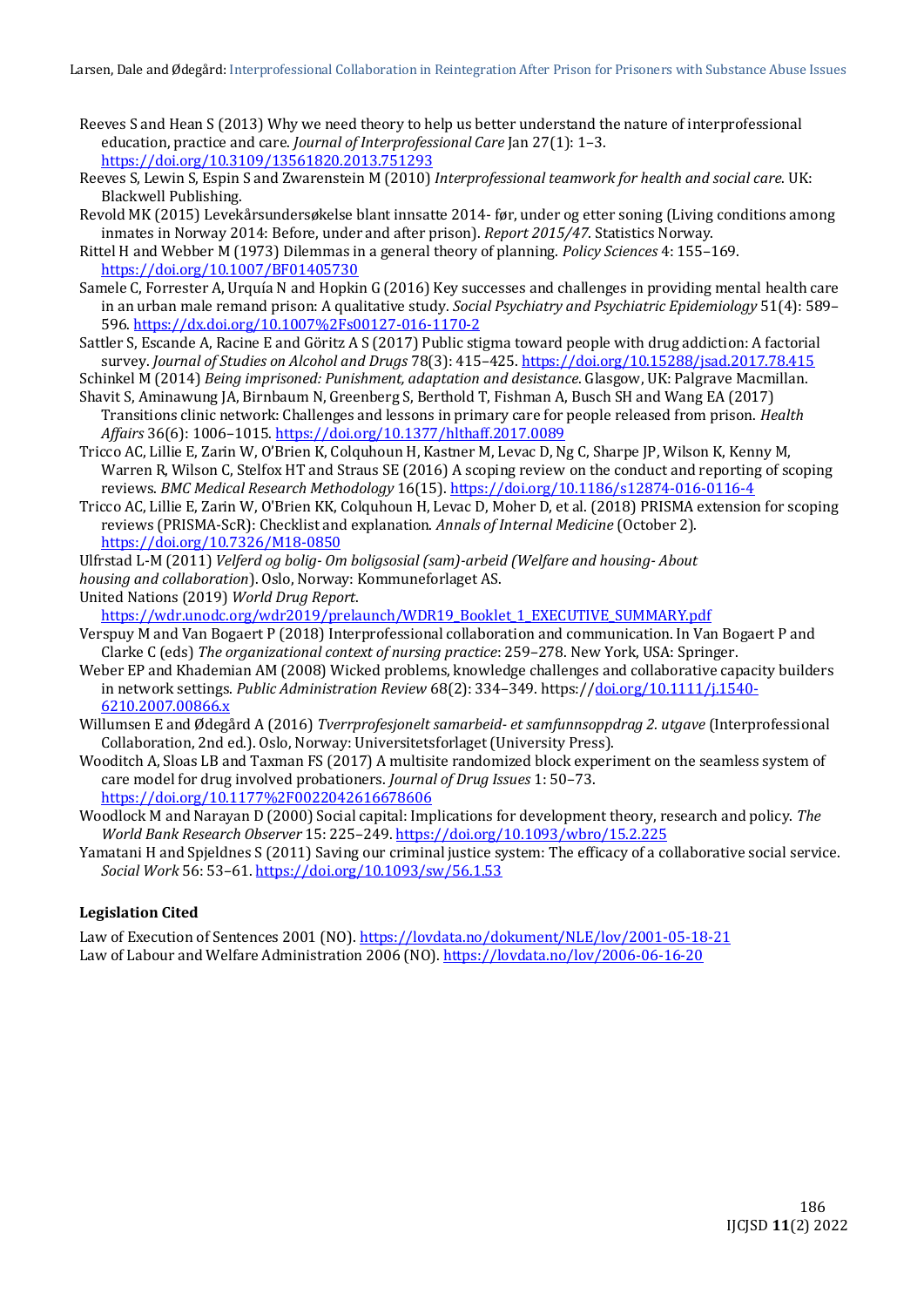# **Appendix A**

## **Charting form of included studies**

<span id="page-13-0"></span>

|    | Authors, year, and<br>geographical origin  | <b>Method</b>                                                                                                                                                                                                                                                                                                 | <b>Aims</b>                                                                                                                                                                                                                                           | <b>Results</b>                                                                                                                                                                                                                                                            |
|----|--------------------------------------------|---------------------------------------------------------------------------------------------------------------------------------------------------------------------------------------------------------------------------------------------------------------------------------------------------------------|-------------------------------------------------------------------------------------------------------------------------------------------------------------------------------------------------------------------------------------------------------|---------------------------------------------------------------------------------------------------------------------------------------------------------------------------------------------------------------------------------------------------------------------------|
| 1. | Bond and Gittell (2010)<br><b>USA</b>      | Quantitative self-administrated survey<br>$(N = 45)$                                                                                                                                                                                                                                                          | Explore patterns of relational coordination (RC)<br>among agencies involved in inmate reentry in<br>Massachusetts, using RC as theory                                                                                                                 | Collaborative approach had not yet been fully achieved in<br>reentry hot spot communities.<br>Serious Violent Offender Reentry Initiative<br>implementation had not produced stronger relationship<br>ties between other social service and criminal justice<br>agencies. |
| 2. | Denton (2014)<br>Australia                 | Qualitative interviews $(N = 18)$                                                                                                                                                                                                                                                                             | Explore the experience of men with co-occurring<br>severe mental illness and substance use disorder<br>leaving prison in Queensland                                                                                                                   | Need for a review of parole practices. A focus on the<br>provision of comprehensive interventions during prison-<br>to-community transition.                                                                                                                              |
| 3. | Fletcher et al. (2009)<br><b>USA</b>       | Quantitative exploratory factor analysis ( $N = 430$ )<br>based on Konrad's (1996) framework of<br>interagency activity measure                                                                                                                                                                               | Develop a better understanding of the types and<br>levels of inter-organizational relationships that<br>exist between drug abuse treatment providers<br>and criminal justice agencies, including prisons,<br>community corrections, and the judiciary | Two levels of collaboration were identified: 1) less<br>structured, informal networking and 2) coordination and<br>more structured and formalized levels of cooperation and<br>collaboration.                                                                             |
| 4. | Friedmann et al. (2012)<br><b>USA</b>      | Qualitative randomized behavioral trial of<br>collaborative behavioral management (CBM)<br>versus standard parole during 2004-2008: drug<br>use and crime in a given month from calendar<br>interviews 3 and 9 months after parole initiation,<br>and re-arrests from criminal justice administrative<br>data | Determine whether CBM reduces substance use,<br>crime and re-arrest among drug-involved<br>parolees                                                                                                                                                   | CBM may reduce substance use among primary marijuana<br>or other "non hard" drug-using parolees without<br>increasing revocations.                                                                                                                                        |
| 5. | Friestad and Kjelsberg<br>(2009)<br>Norway | Quantitative structured personal interviews<br>(computer-assisted) $(N = 225)$                                                                                                                                                                                                                                | Explore psychosocial problems among offenders                                                                                                                                                                                                         | 80% of those convicted of drug-related crimes were drug<br>users themselves; 63% has been imprisoned before.<br>Collaboration and coordination were important to reach<br>goals. Discharge planning was a central common task that<br>was often neglected.                |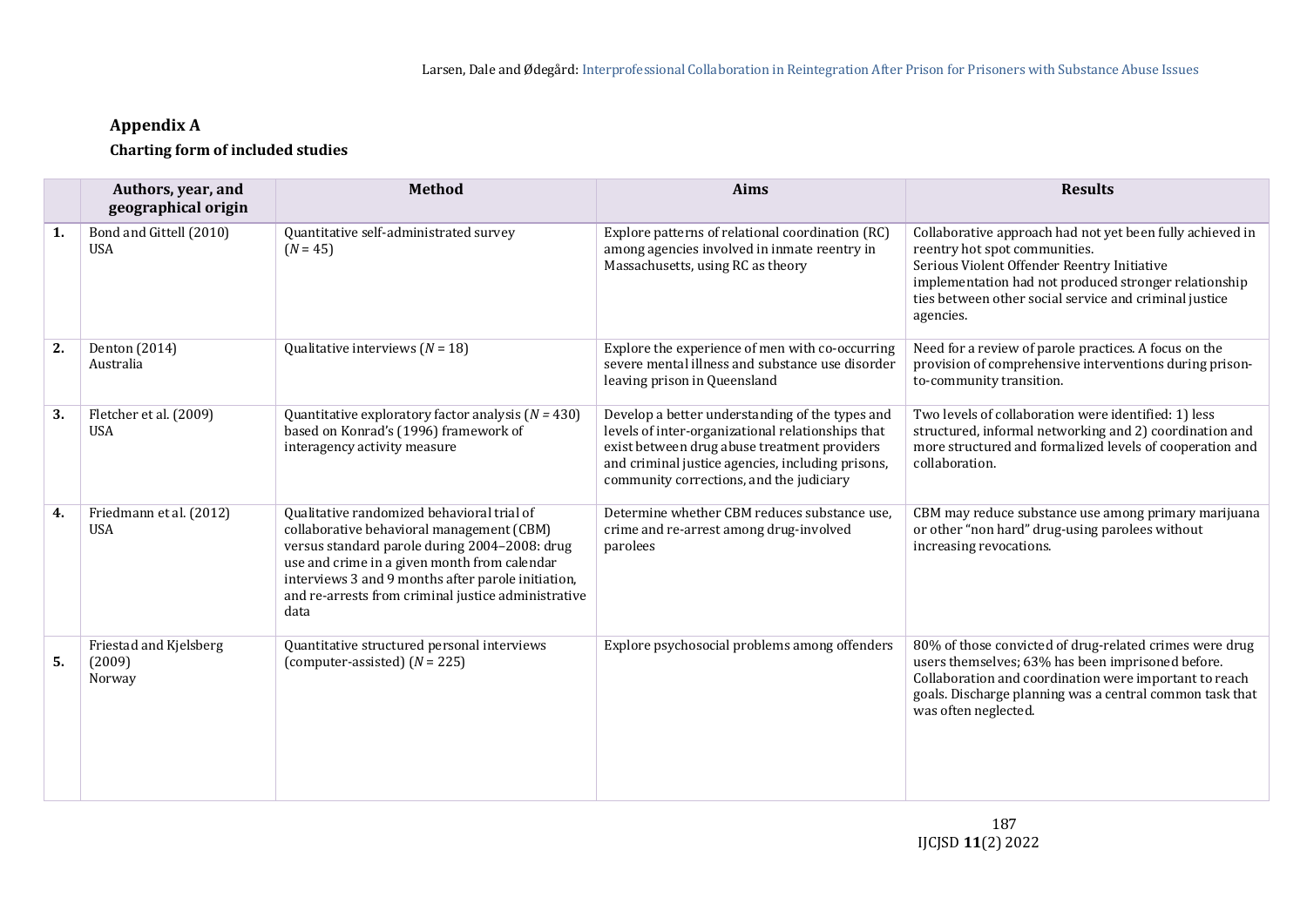|     | Authors, year, and<br>geographical origin            | <b>Method</b>                                                                                                                                                                                                                                                                                   | <b>Aims</b>                                                                                                                                                                                        | <b>Results</b>                                                                                                                                                                                                                                                                                                                                                           |
|-----|------------------------------------------------------|-------------------------------------------------------------------------------------------------------------------------------------------------------------------------------------------------------------------------------------------------------------------------------------------------|----------------------------------------------------------------------------------------------------------------------------------------------------------------------------------------------------|--------------------------------------------------------------------------------------------------------------------------------------------------------------------------------------------------------------------------------------------------------------------------------------------------------------------------------------------------------------------------|
| 6.  | <b>Gunnison and Helfgott</b><br>(2017)<br><b>USA</b> | Qualitative interviews of $(N = 40)$ ex-offenders and<br>community corrections officers were conducted in<br>Washington State to pinpoint what is needed to<br>assist ex-offenders as they reenter society-<br>particularly as it relates to substance abuse and<br>mental health treatment     | Identify critical factors that influence reentry of<br>offenders with substance abuse and health<br>problems                                                                                       | Ex-offenders need assistance to address substance abuse<br>and mental health issues while incarcerated and in the<br>community. Results indicated that lack of access to<br>treatment providers to assist ex-offenders are key<br>hindrances identified by ex-offenders in the reintegration<br>process.                                                                 |
| 7.  | Hannaa et al. (2020)<br><b>USA</b>                   | Qualitative collection of observational field notes<br>and notes from 28 structured meetings, four focus<br>groups with provider staff, facility staff, and<br>policymakers, and conducted two focus groups<br>with current participants and 10 individual<br>interviews with program graduates | To assess the fit of the Consolidated Framework<br>for Implementation Research (CFIR) to a cross-<br>system initiative, and further to identify key<br>barriers and facilitators to implementation | Despite the differences between stakeholders across both<br>systems there is a common goal of providing treatment to<br>help individuals with their reentry into the community, to<br>maintain sobriety, and to remain out of the criminal<br>justice system.                                                                                                            |
| 8.  | Hansen (2015)<br>Norway                              | Qualitative group interview with<br>seven participants, nine individual interviews<br>(offenders), and seven from the correctional<br>service and three from the municipality                                                                                                                   | Evaluate a program designed to provide<br>integrated services to offenders with drug abuse<br>issues                                                                                               | Incentives are lacking for the development of integrated<br>services. Both the correctional service and the<br>municipalities report on their activities in relation to<br>delimited areas. Inmates' problems are regarded too often<br>as tame problems. People assume to a much too great<br>extent that it is possible to solve the different problems<br>separately. |
| 9.  | Hean, Willumsen and<br>Ødegård (2017a)<br>Norway     | Qualitative semi-structured interviews $(N = 12)$                                                                                                                                                                                                                                               | Explore the characteristics of collaborative<br>practices between mental health and<br>correctional services in a Norwegian context                                                                | Services do not engage as expected. Collaborations are<br>unpredictable and resist standardization.                                                                                                                                                                                                                                                                      |
| 10. | Hean, Willumsen and<br>Ødegård (2017b)<br>Norway     | Qualitative semi-structured interviews $(N = 12)$<br>(same sample as Hean, Willumsen and Ødegård<br>2017a)                                                                                                                                                                                      | Propose Change Laboratory Model (CLM) as a<br>tool to support interagency collaborative<br>practice regarding reentry of offenders                                                                 | The CLM has the potential to affect the integration of<br>services in the interest of the mentally ill offender.<br>Challenges limiting collaboration are logistical issues,<br>limited resources, and differences in professional<br>judgments on referral and confidentiality. CLM needs<br>further testing.                                                           |
| 11. | Hean, Ødegård and<br>Willumsen (2017)<br>Norway      | Quantitative study using Gittell's RC scale (Bond<br>and Gittell 2010) $(N = 160)$                                                                                                                                                                                                              | Explore prison officers' perceptions of current<br>and desirable levels of interprofessional<br>collaboration (RC) to understand how<br>collaboration can be improved                              | Most communication occurs between nurses, social<br>workers, and other prison officers; the least occurs with<br>psychiatrists in mental health and drug services. There is<br>a gap between actual and desirable collaboration.                                                                                                                                         |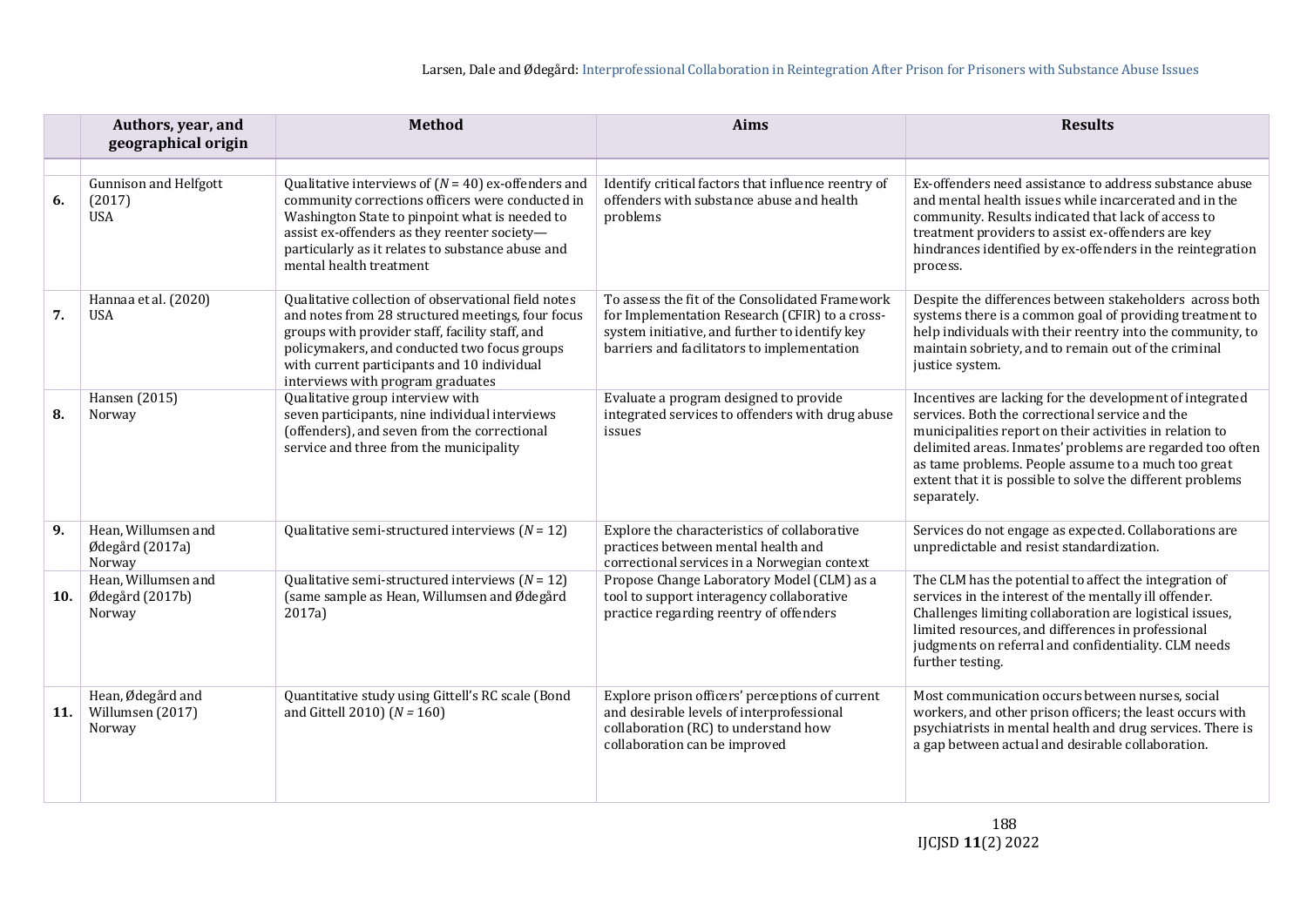|     | Authors, year, and<br>geographical origin | <b>Method</b>                                                                                                                     | <b>Aims</b>                                                                                                                                                                                                                                               | <b>Results</b>                                                                                                                                                                                                                                                                                                                                                                                                                                                                                           |
|-----|-------------------------------------------|-----------------------------------------------------------------------------------------------------------------------------------|-----------------------------------------------------------------------------------------------------------------------------------------------------------------------------------------------------------------------------------------------------------|----------------------------------------------------------------------------------------------------------------------------------------------------------------------------------------------------------------------------------------------------------------------------------------------------------------------------------------------------------------------------------------------------------------------------------------------------------------------------------------------------------|
| 12. | Kras (2012)<br><b>USA</b>                 | Qualitative in-depth interviews with male<br>probationers and parolees $(N = 36)$                                                 | Explore offenders' perceptions of mandated<br>substance abuse treatment in a community-<br>based treatment program                                                                                                                                        | Parolees clearly demonstrated a lack of agreement with<br>having to participate in aftercare, indicating some<br>important therapeutic connections may be missing for<br>offenders. Understanding the complexities of treatment<br>motivations, sanctioning, and the ever-expanding role of<br>probation and parole officers in the treatment setting will<br>better enable the criminal justice system to use<br>community treatment interventions effectively.                                         |
| 13. | Lehman et al. (2009)<br>USA               | Quantitative analysis, ANCOVA ( $N = 289$ )                                                                                       | Used systems integration measure developed by<br>Fletcher et al. (2009) to examine its relationship<br>with organizational characteristics and service<br>delivery of adult correctional agencies, from the<br>perspective of correctional administrators | Different correctional settings differed in terms of their<br>collaborative activities with substance abuse treatment<br>agencies. Organizational characteristics that were<br>associated with different levels of collaboration and<br>integration differed across the correctional settings.                                                                                                                                                                                                           |
| 14. | Moore and Hamilton (2016)<br>UK           | Qualitative semi-structured interviews, eight with<br>prison staff and 23 with prisoners $(N = 31)$                               | Investigate experiences from prisoners and staff<br>working in the resettlement team regarding<br>resettlement                                                                                                                                            | A "silo mentality" was identified within the prison<br>organizational framework among agencies despite a<br>seamless sentence focus.                                                                                                                                                                                                                                                                                                                                                                     |
| 15. | Orrick et al. (2011)<br><b>USA</b>        | Quantitative study using the Offender-Based<br>Information System from the Florida Department<br>of Corrections ( $N = 49, 420$ ) | Explore the connection between social support<br>and recidivism                                                                                                                                                                                           | Mixed support if social support is associated with<br>reoffending. When one form of support is high, another<br>form of support becomes stronger; when one form of<br>support is low, another becomes weaker. Private support<br>is most influential when there is public support as well.                                                                                                                                                                                                               |
| 16. | Samele et al. (2016)<br>UK                | Qualitative in-depth interviews of prisoners and<br>health care professionals $(N = 28)$                                          | Describe an urban male remand prison mental<br>health service and exploring the key challenges<br>and successes, levels of integration and<br>collaboration with other services                                                                           | The results indicate it was challenging to achieve an<br>integrated system of healthcare because of the numerous<br>internal and external services operating across the prison,<br>a highly transient population, limited time and space to<br>deliver services and difficulties with providing inpatient<br>care (e.g., establishing the criteria for admission and<br>managing patient flow). Collaboration between prison<br>and health care staff was required to enable best care for<br>prisoners. |
| 17. | Shavit et al. (2017)<br><b>USA</b>        | Quantitative baseline data ( $N = 750$ )                                                                                          | Assess the impact of early engagement in<br>primary care and referral from correctional<br>systems to TCN (Transitions Clinic Network) on<br>the use of acute care and recidivism                                                                         | Results show no significant connection between TCN and<br>recidivism; however, they had fewer acute care visits.                                                                                                                                                                                                                                                                                                                                                                                         |